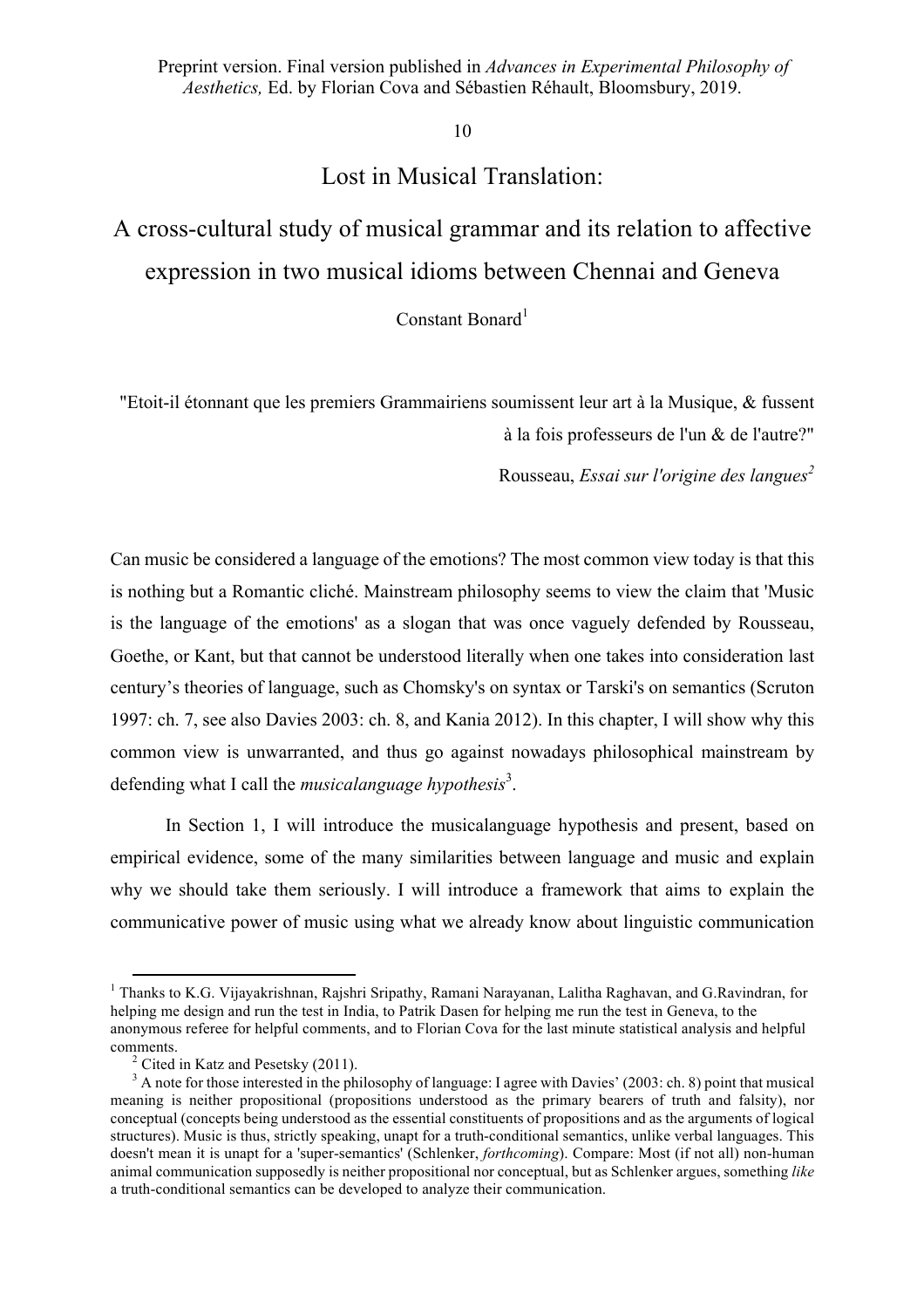(1.1). I will then outline several working hypotheses about musical grammar, musical meaning, and affective meaning (1.2), and thus defend that music is indeed very close to literally be a language of the emotions.

In Section 2, I will detail some of the methodology, expectations, and preliminary results of a cross-cultural study on musical grammar that I am presently conducting between South India (Chennai) and Switzerland (Geneva and Lausanne)<sup>4</sup>. This empirical study focuses on two musical idioms and their grammatical features: Western classical music of the Common Period (ca. 1600-1900) and South Indian classical music (also know as *Carnatic* music). The main hypothesis of this study is that you need to master the grammar of a musical idiom in order to properly understand its musical meanings.

### 1. Music, language, and affective meaning: Background theory

#### **1.1. Introducing the 'Musicalanguage' hypothesis.**

In the last three or four decades, especially since Lerdahl and Jackendoff's (1983) seminal book *A Generative Theory of Tonal Music*, more and more works in cognitive science have been interested in using the comparison between music and language to understand how music achieves communication, especially of emotions<sup>5</sup>. Now, of course, none of these cognitive scientists would argue that music is a language like English or French. The main issue rather is: How much of the cognitive apparatus that makes up the language faculty overlaps with the cognitive apparatus making up the music faculty? Some people, like I, would tentatively answer: "A very significant part, and at all levels of analysis, from the cognitive mechanisms dealing with smallest units of sounds up to the ones dealing with the most complex linguistic and musical productions." Music would thus make use of cognitive mechanisms used in phonetics, phonology, prosody, syntax, semantics, and pragmatics. I call this idea the 'musicalanguage' hypothesis (see Figure 10.1).

#### **Figure 1. The musicalanguage hypothesis.**

 $^4$  The data is still being analyzed as I write this chapter.<br><sup>5</sup> For an in-depth and very competent discussion, see Patel (2010).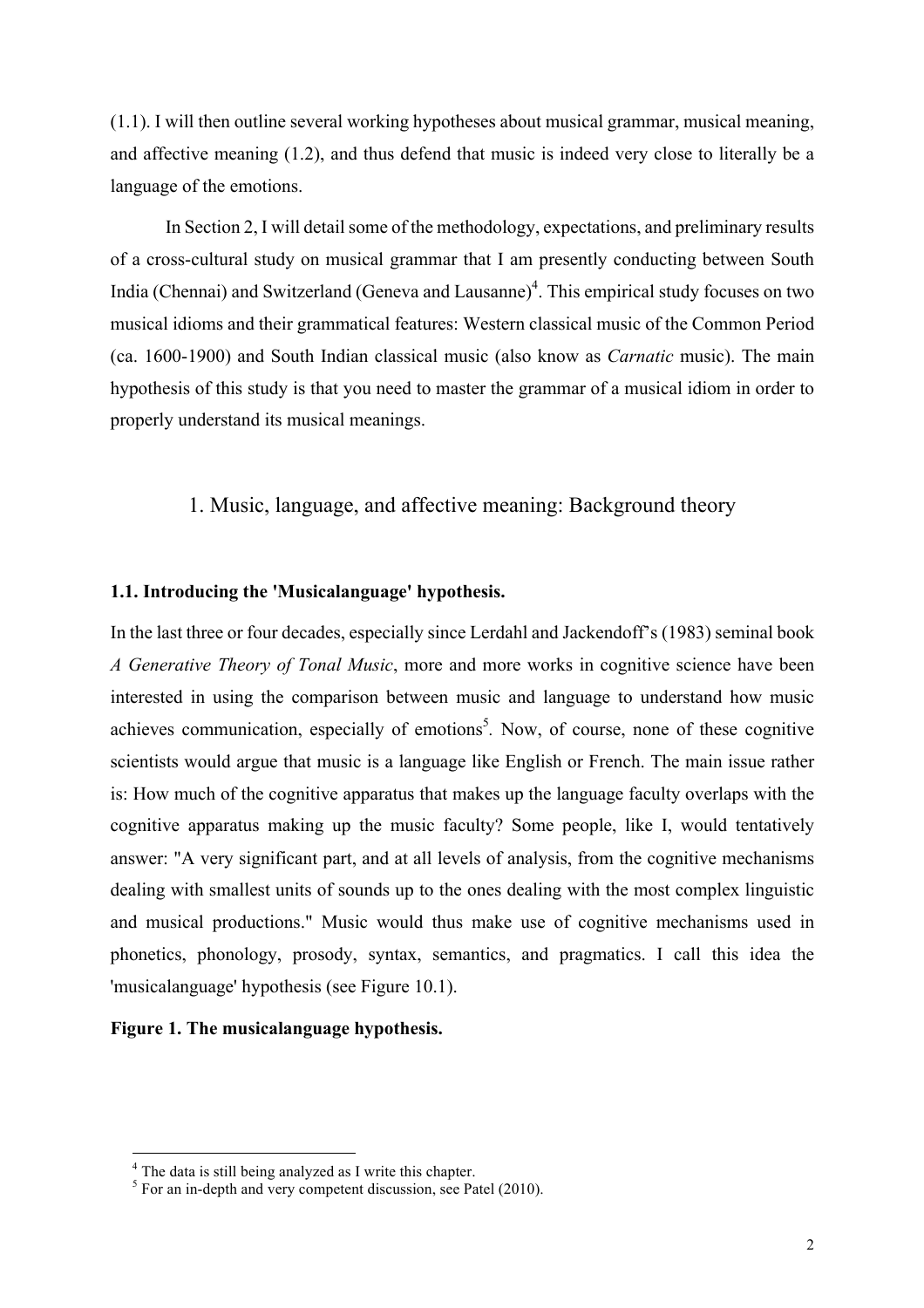

One of the most central claims of the musicalanguage hypothesis concerns musical grammar and, especially, the nature of musical syntax and its relation to musical meaning. It is now widely accepted that the perception of melodies, harmonies, and rhythms (and hence musical understanding) is grounded in our capacity to form mental representations of musical structures that are hierarchically organized, some notes being structurally more important than others (see e.g. Brown et al. 2006, Granroth-Wilding and Steedman 2014, Katz and Pesetsky 2011, Koelsch and Siebel 2005, Kunert et al 2015, Patel 2010, Rohrmeier and Neuwirth 2015, Schlenker *forthcoming*, Vijayakrishnan 2007). This mental organization is very similar to the one operating in linguistic syntax and can be represented by the same trees that linguists use to represent the syntactic organization of sentences. It can also be formalized by the same conceptual tools<sup>6</sup>. It is noteworthy that, based on the theoretical similarities in musical and linguistic syntactic organization, neuroscientists have shown that identical regions of the brain (including Broca's area and its right hemisphere homolog) are used to process both linguistic syntax and musical syntax (Koelsch 2005, Brow, Martinez and Parsons 2006, Patel 2010, Kunert et al. 2015). Similar works are also happening in psycholinguistics (e.g. Van de Cavey and Hartsuiker 2016). This thriving area of research, which goes far beyond the few examples given here, is especially interesting for us in light of the fact that some eminent language researchers such as Chomsky consider the capacity for syntax to be the only essential feature of our language faculty (see Hauser, Chomsky and Fitch 2002), which would allow an almost literal reading of our Romantic slogan.

Moreover, musical semantics tasks (e.g. such as priming tasks) have also been found to require brain activities that have previously been linked with linguistic semantics (the famous N400 response, long thoughts to be activated only with word-stimuli, has been observed with

 $<sup>6</sup>$  In the technical terminology of MIT linguistics, Katz and Pesetsky (2011) argue that musical syntax, just as</sup> linguistic syntax, yields headed structures generated by an iterated binary Merge.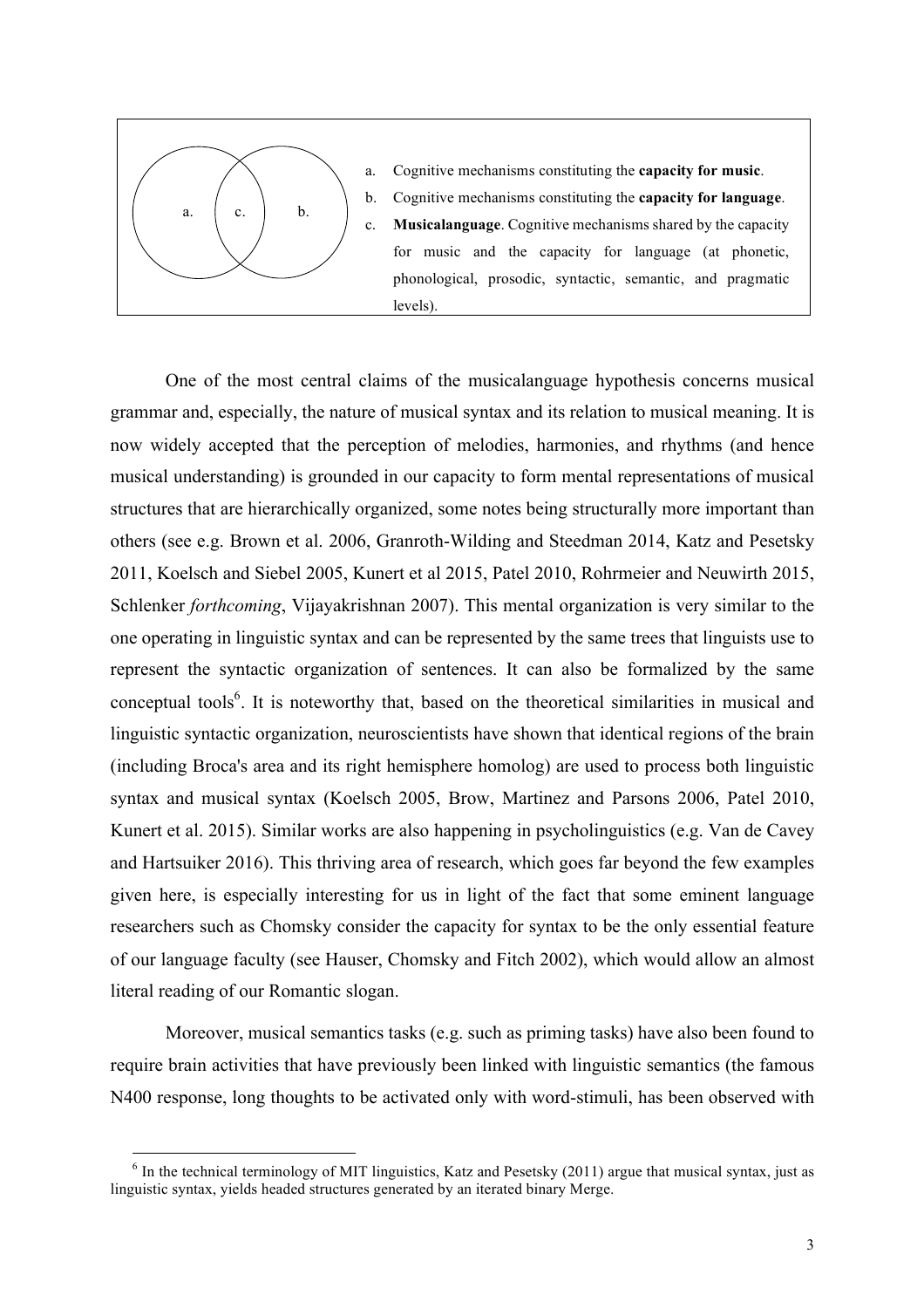musical extracts, see Koelsch and Siebel 2005). Recently, a program has been launched to establish a formal semantics for music, inspired by truth-conditional semantics (Schlenker forthcoming). Research on the musical equivalents of phonology, prosody, or pragmatics has also flourished (see for instance Rebuschat et al. 2012). All in all, a cognitive science reinterpretation of the Romantic cliché that music is a language of the emotions should be taken seriously. This claim will echo in the background of this whole chapter.

#### **1.2. Musical grammar: a working hypothesis**

It should not be controversial that there is such a thing as musical grammar for someone who accepts the existence of musical meaning and thinks that grammar (in general) is a cognitive mechanism that mediates between raw sounds (*mutatis mutandis* gestures or written signs) and meaningful entities, which is a common, if rather loose, way of characterizing grammar in linguistics<sup>7</sup> (see Figure 10.2). Grammar is thus considered here as a higher-order cognitive mechanism that brings together smaller cognitive mechanisms pertaining to phonetics, phonology, morphology, semantics, and syntax. Let me briefly detail these general points about grammar by illustrating five points that are common to verbal and musical grammars.

# **Figure 10.2. A characterization of grammar working for both music and language according to the musicalanguage hypothesis**.



<sup>&</sup>lt;sup>7</sup> Such a characterization can be commonly found in linguistics textbook such as O'Grady et. al (2017). I would have preferred giving a more precise characterization but, alas, being loose unfortunately seems to be a prerequisite for someone who, like I, do not want to exclude *a priori* either generative or cognitive linguistics.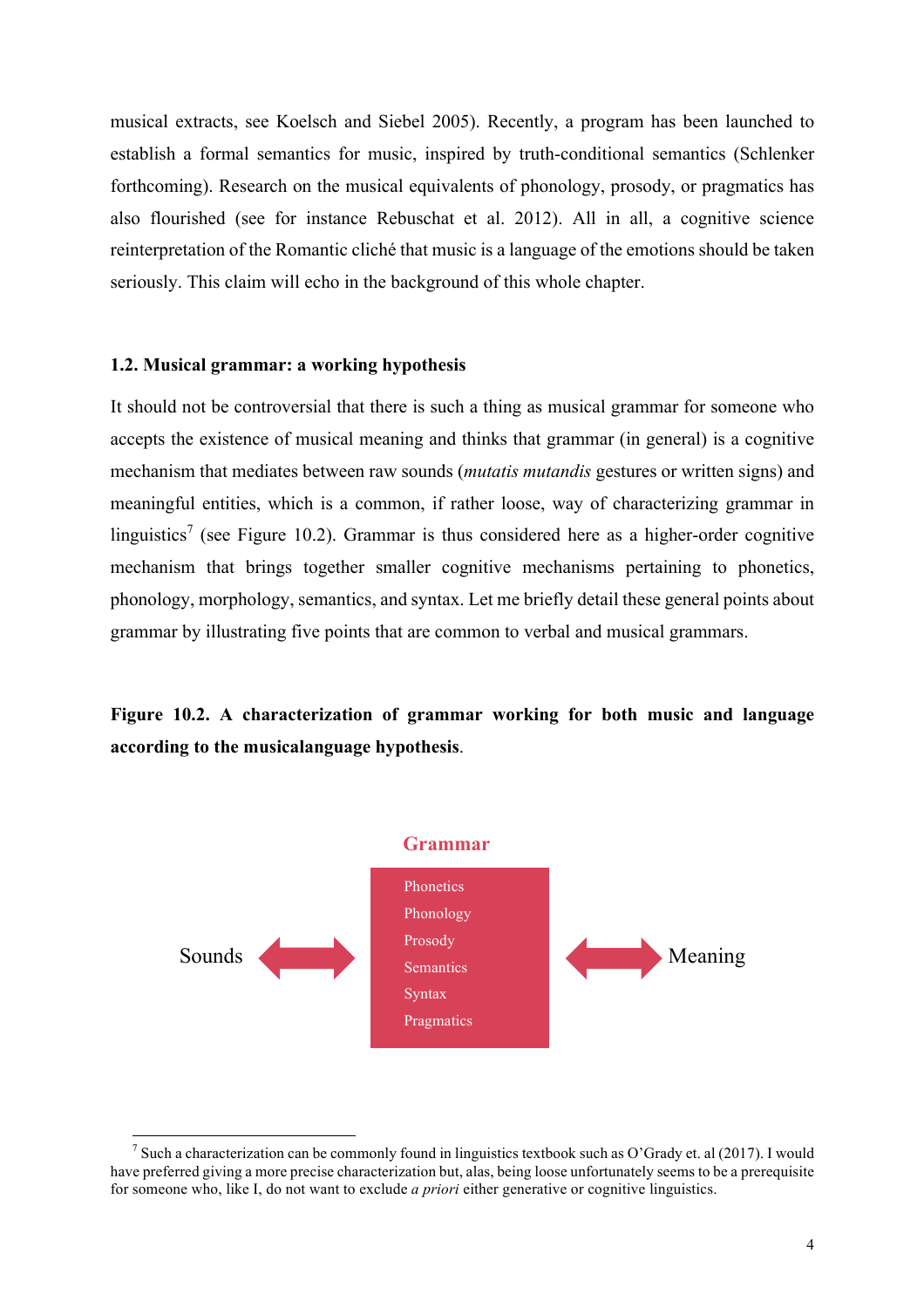The grammar of a given *verbal language* allows one (i) to parse a sequence of sounds into relevant discrete elements (e.g. phonemes, words) that (ii) are abstracted from the inevitable physical contingencies (e.g. one phoneme token can be instantiated by different physical sounds), (iii) ignoring irrelevant sounds (e.g. a lisp). This allows one to (iv) fit these discrete elements together into larger, meaningful units (e.g. sentences, arguments). It also allows one (v) to convey, express, or share something with others through a sequence of meaningful sounds. How exactly linguistic grammar should be described is a hotly debated question (see e.g. Domardzki 2007). Should it be through rules (Chomsky), preference constraints (Prince), constructions (Goldberg), schemas (Lakoff), or in another way? There is no consensus here. However, linguists do agree that a specific grammar yields structural constraints on the formation of acceptable (or natural) sentences and that part of the linguist's job is to make explicit the implicit knowledge we have of these.

Accordingly, the grammar of a given *musical idiom* allows one (i) to parse a sequence of sounds into relevant discrete elements (e.g. notes, motifs) that (ii) are abstracted from the inevitable physical contingencies (e.g. one note token can be instantiated by different physical sounds), (iii) ignoring irrelevant sounds (e.g. the 'buzz' of an amplifier). It also allows one to (iv) see how these elements fit together into larger, meaningful units (e.g. melodies, variations). Like the grammar of languages, musical grammar also allows one to convey, express, or share something with others through a sequence of meaningful sounds. Given a certain musical style or idiom, a musical grammar also yields structural constraints on the formation of acceptable (or natural) sentences, including polyphonic sentences (different melodies that are composed to sound well together). Thus, most composition text books largely deal with grammatical issues – at least the ones whose purpose is to formulate explicitly the knowledge of the structural constraints that a composer in that style possesses implicitly. Harmony and counterpoint textbooks thus somehow are the musical equivalents to syntax textbooks we use to learn such or such language.

That being said, linguistic and musical meanings differ so importantly that one might think that talk of musical meaning and musical grammar is merely metaphorical. This is not the place to properly argue for the claim that meaning in music is genuine. What meaning is in language is already a vexed and hotly contested question. One thing that seems secure enough to claim though, is that meaning, in both music and language, is intrinsically linked with understanding and expression. This is an insight that has been present in most, if not all, philosophy of language since Frege, as stressed by Dummett (1973). Now, when we say that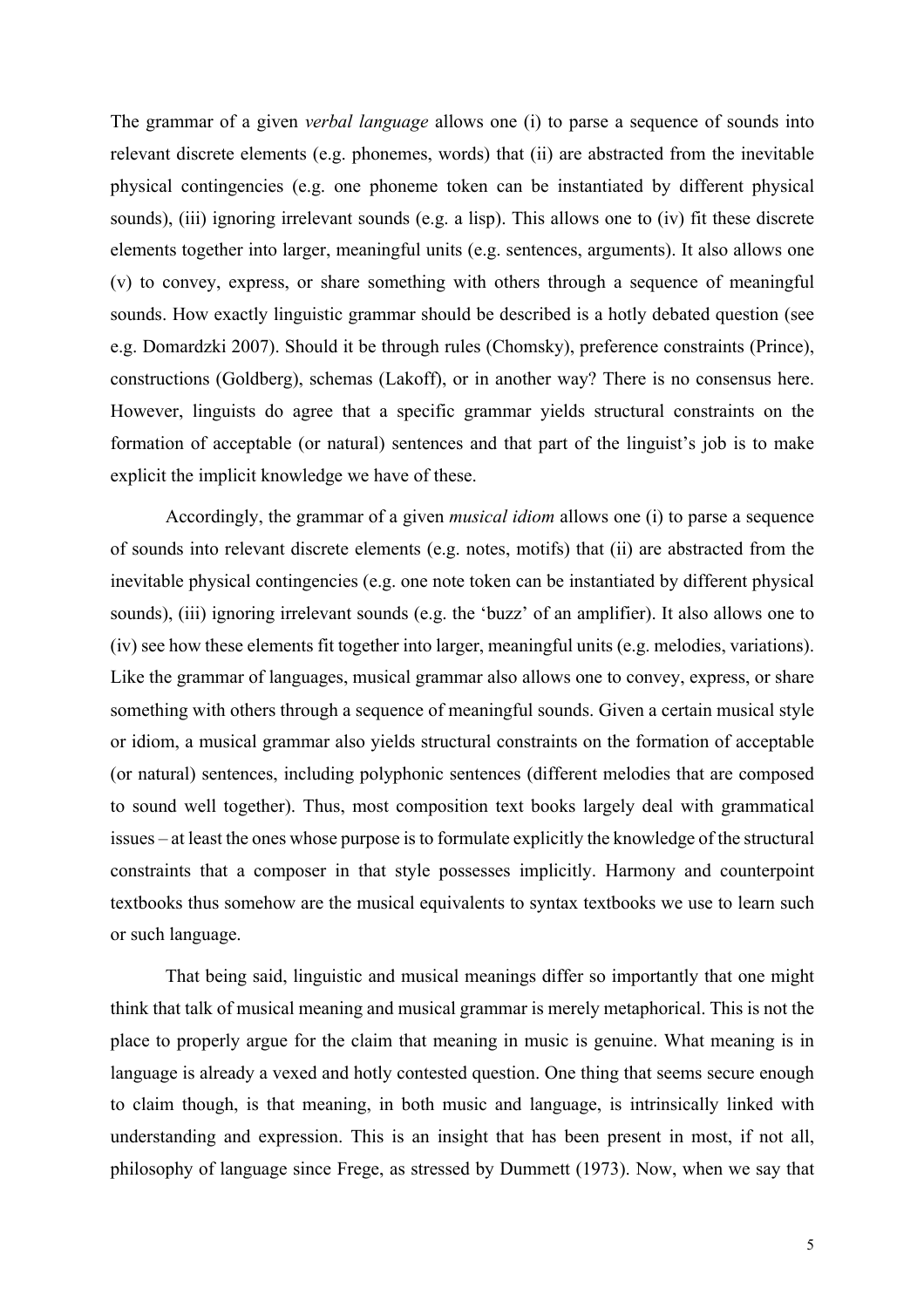someone has misunderstood a musical passage or that such or such person has succeeded in expressing something in a musical composition, these are not mere metaphors.

Still though, even if the existence of expression and understanding in music is recognized, one might remain skeptical about genuine musical meaning. What makes it particularly difficult to argue against such skepticism is that, if there is such a thing as musical meaning, it must be ineffable (see Raffman 1993). To give a quick example, in order to understand what Beethoven has conveyed in the *Heiliger* movement of his 15<sup>th</sup> quartet, it is not enough to understand that he expressed his gratitude to the divinity for recovering after a grave illness, although he stated that this is what the piece is about in the piece subtitle. This factual knowledge can be grasped by someone who is deaf to his music. In order to understand the musical expression, one needs to do so through the very notes that Beethoven composed. This meaning cannot be verbalized.<sup>8</sup>

But a question remains: What exactly is affective meaning in music? I can only briefly say a word about this topic before we go on with the description of the experimental study. To give a simple answer that shouldn't be controversial, we can say that the affective meaning of a musical piece is what one would want to know when asking 'What does this music express?'. We could also say, with Stephen Davies, that "it is whatever it is that we understand when we (can be said by others to) understand a musical work aesthetically." (Davies 2003: 121)

In the following, I will not only accept this definition but also endorse a stronger claim and characterize musical affective meaning in a more pragmatic way. Following the line of thought inherited by ordinary language philosophy (as in Grice 1957, Strawson 1950, or Wittgenstein 1953), I will adapt to music another slogan: 'Meaning is use'. I will assume that the affective meaning of a musical extract E of the musical idiom MI corresponds to what competent listeners of MI agree E expresses. Well-trained musicians of MI are here considered as competent listeners.

So, for the remainder of this chapter, think of musical grammar as a cognitive mechanism that takes raw sounds as input and affective meaning as output thanks to a

<sup>&</sup>lt;sup>8</sup> For some, this just shows there is no real meaning here. This is not the place to argue against such a view. For arguments that Western instrumental music can have proper meaning, see for instance Davies (2003), Levinson (2011), Schlenker (forthcoming), or Scruton (1997), and, for Carnatic music, Vijayakrishnan (2007). In the following, we will thus assume that what we call affective meaning is a plausible candidate for the output of a musical grammar in both these traditions.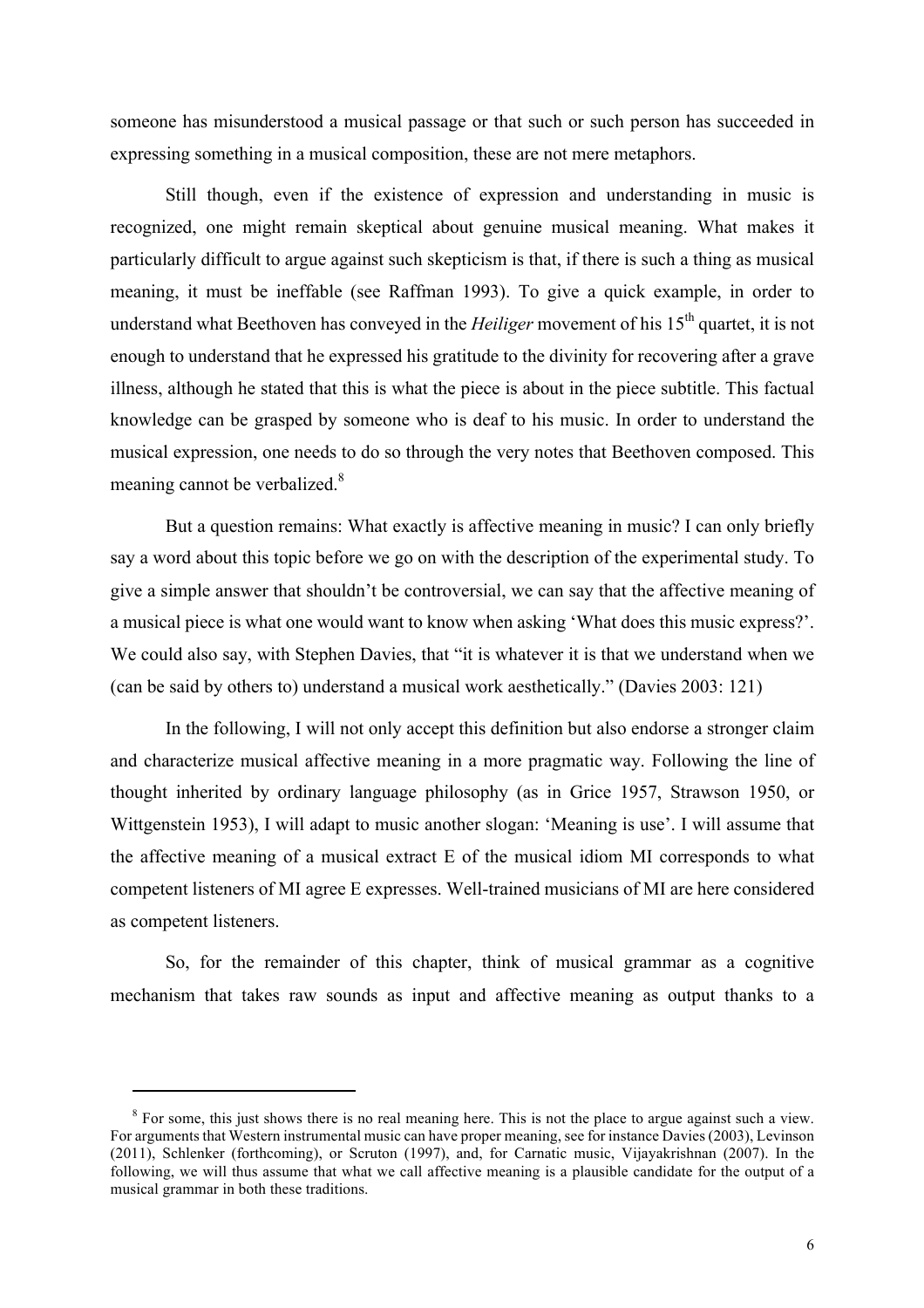hierarchical, norm-following structural organization that parses raw sounds. Let us now turn to the description of the experiment.

# 2. Description of the empirical study 'Perception and Expression in South Indian and Western Classical Music'

### **2.1. Main aims**

Here are the two main questions that are being tackled in this study:

(1) *Perception of musical structure*. Given that different musical idioms have different tonal organizations based on different grammatical structures, would a listener who is familiar with musical idiom MI1, but not with musical idiom MI2, be better than average at perceiving musical structures that respect the grammatical organizations of MI1, but not of MI2? To take an example: if you have listened to a lot of South Indian music and I haven't, would you be better than I at recognizing South Indian melodies? Will you hear the notes, so to say, more distinctly, and thus be able to detect differences in two melodies that will sound the same to me? The hypothesis here is that the answer will be "Yes" to both questions.

(2) *Perception of musical expression*. Would a listener who is better at perceiving musical structures from MI1 than from MI2 be also better at telling what is expressed in musical pieces of MI1? To illustrate: if you are better at recognizing South Indian melodies, and hear their notes more distinctly, will you also be better than me at understanding what the musicians/composers wanted to express in South Indian music? I have the intuition that the answer should be "Yes" here too. The main predictive hypothesis here is that, in order to better understand what is being expressed in a musical idiom, one needs to have developed its musical grammar to a sufficient level.<sup>9</sup>

<sup>9</sup> Since this chapter belongs to a book on experimental *philosophy* and that what I have said up to this point primarily comes from psychological and musicological sources, it might be worth at this point listing a few of the philosophical questions that are relevant to the present study: Can music communicate anything objectively or do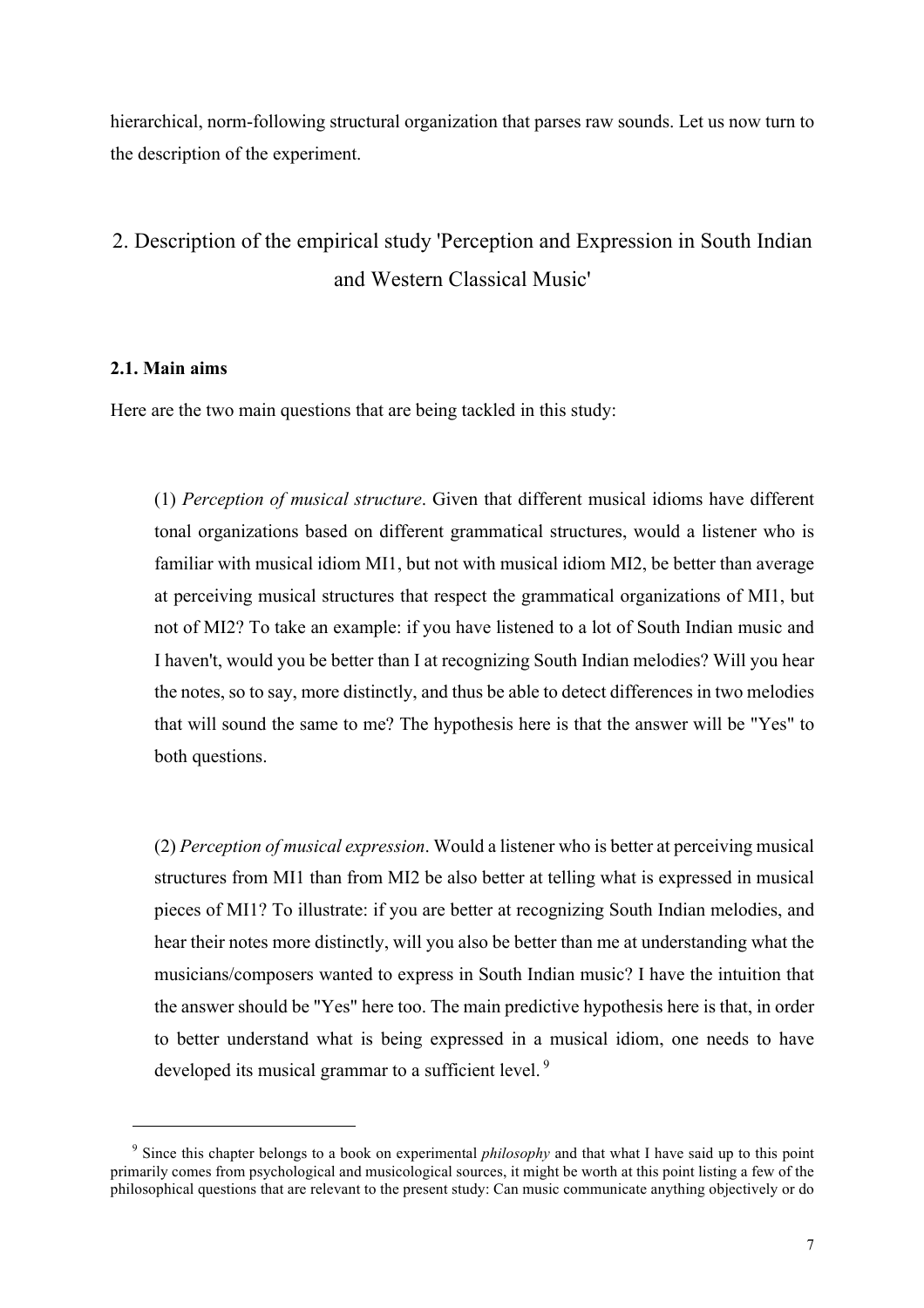The main goal of this study thus is to empirically explore how one's familiarity with a given musical idiom affects (1) one's perception of musical structures and (2) the understanding of musical expression in this idiom. The experiment has thus been designed to measure differences and commonalities in populations with varying degrees of familiarity to two musical idioms.

#### **2.2. The grammars of Western classical music and South Indian classical music**

The two idioms are Western classical music and South Indian classical music (also called *Carnatic* music). They have been chosen because they are among the only ones whose grammars are described in book-length theoretical works: for South Indian classical music, Vijayakrishnan's *The Grammar of Carnatic Music* (2007) and for Western classical music, for instance, Lerdahl's *Tonal Pitch Space* (2001).

Let me briefly talk about some grammatical commonalities and differences between Western classical and Carnatic musical grammars. In both these idioms, pieces are composed according to principles of *tonality*: they are tonal idioms<sup>10</sup>. Very roughly, this is the idea that, given a melody, there are some notes that are structurally more important than others, that are the tonal centers, and toward which other notes of that tonality revolve. Atonal melodies, melodies in which there are no perceivable tonal centers, then are ungrammatical in both idioms.

Both musical idioms are also modal<sup>11</sup> in the sense that their tonal principles are defined by modes. A musical mode is basically a finite set of notes (usually 5 to 9 notes) from which melodies and harmonies are constructed. More precisely, modes are defined by the musical intervals that they allow. A basic principle of tonality is that, given a musical mode, the most important note is the tonic.

we just project our personal opinions onto the music? How can music be meaningful given that it is only abstract patterns of sound? What is the difference between linguistic meaning and musical meaning? Can we speak literally of musical grammar? What does it take to be a competent listener of a given musical idiom? Of course, these questions, which have been discussed by philosophers for centuries, are not going to find a definite answer here. The main purpose of this chapter is to show how empirical studies help us to take fresh look at them while supporting or debunking some philosophical claims.<br><sup>10</sup> In the broad sense of the term, which doesn't imply functional harmony.<br><sup>11</sup> Here, in order to simplify terminology and comparison between the two idioms, I use the w

broad way and don't distinguish between melodic modes, harmonic modes, scales, and tonality. This also allow me to talk of raagam as modes.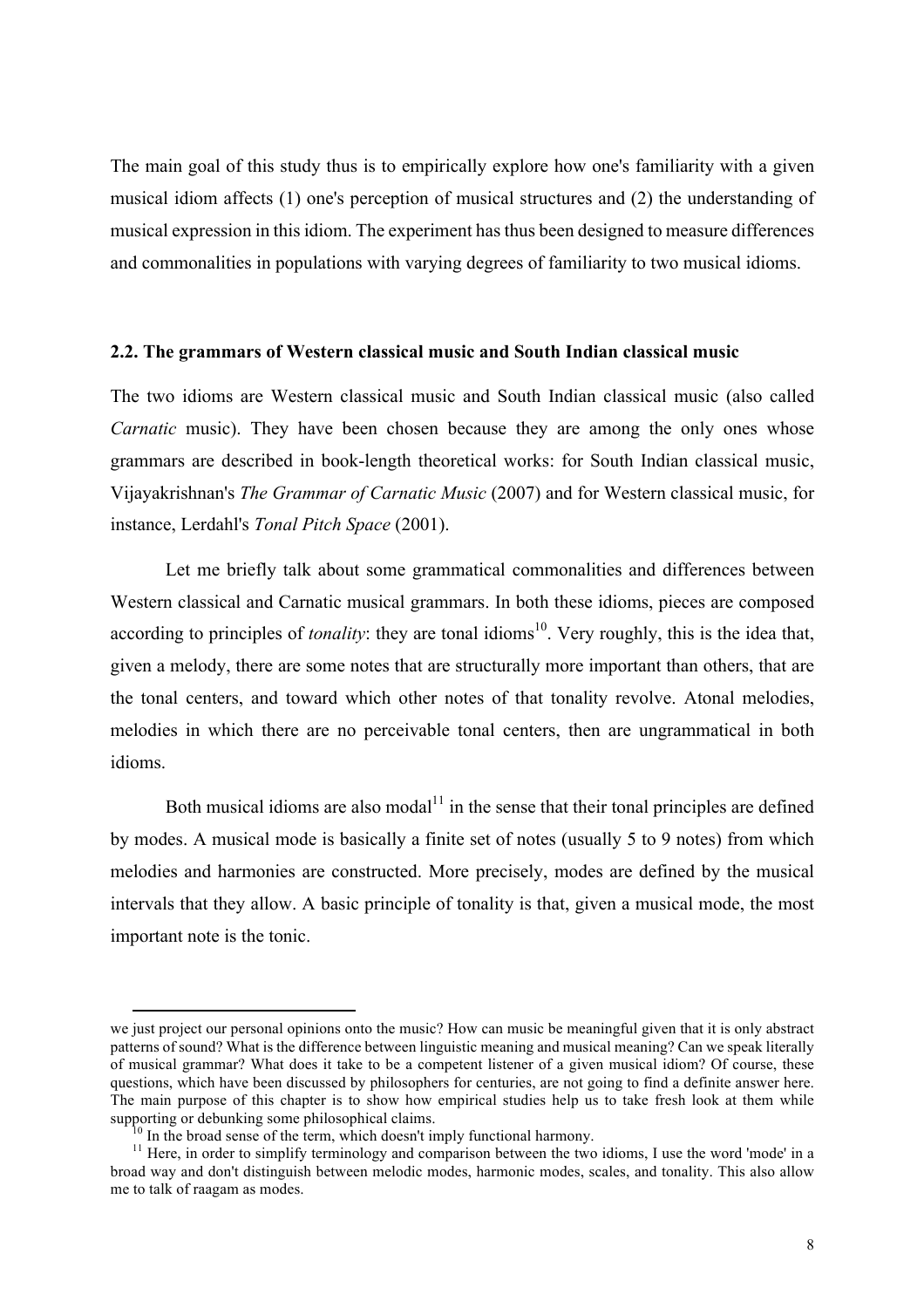Let us give some examples from Western music. In both the modes of C-major and Cminor, the tonic is C. The next most important notes in these modes is G (whose interval to the tonic is a perfect fifth). Now C-major uses the note E (interval of major third) while C-minor doesn't and replace it with the note Eb (minor third). Neither of these modes uses the note Gb (interval of tritone, or diminished fifth). Western classical music is made of only three modes: the major, natural minor, and harmonic minor modes. The first two makes use of 7 of the 12 notes available in Western classical music (i.e. the 12 notes making up the white and the black keys of piano) and the harmonic minor mode uses 8 (e.g. the mode C harmonic minor demands an A when the melody goes up and Ab when it goes down). Typically, in a piece of Western classical music, the music changes from one mode to another. This is called a *modulation*. Modulations in Western classical music is very common (there are modulations in virtually every piece), but it is highly regulated. A grammatical principle of Western classical music then is that one cannot switch from one mode to another randomly, one must respect the rules governing modulation.

Carnatic music also is made of melodic modes, called *raagam* (singular: *raaga*). In fact, it is made of 72 different raagam – 69 more modes than in Western music! Raagam are not only differentiated by which notes belong to the raaga, but, among other things, by which melodic movements are authorized or not. As with Western modes, the tonic is the most important note in a raaga, but, unlike Western classical music, the perfect fifth may or may not be the second most important one (the perfect fifth is in fact absent in many raagam). As in Western musical modes, there is a total of 12 notes that make up the different raagam, which are roughly the same as the black and white keys of a piano (not quite as Carnatic music tends to use *just intonation* tuning). Just like Western modes, raagam select a certain number of notes (between 5 and 9) from these 12. Unlike Western music though, Carnatic music can add up to 10 more 'embellishment notes' called  $shruti^{12}$ . Shruti are micro-tonal intervals, with no fix pitch, which ornament the notes making up the different raagam.

A very important difference between the grammars of Western and Carnatic music is that, in the latter, modulations are not allowed: one must stick to only one raaga during a piece of Carnatic music. Another important difference between the two musical grammars is that Carnatic music uses many raaga that do not fit in the Western minor/major modes. For instance,

 $12$  The number of shruti is a controversial question, see Datta et al. 2006.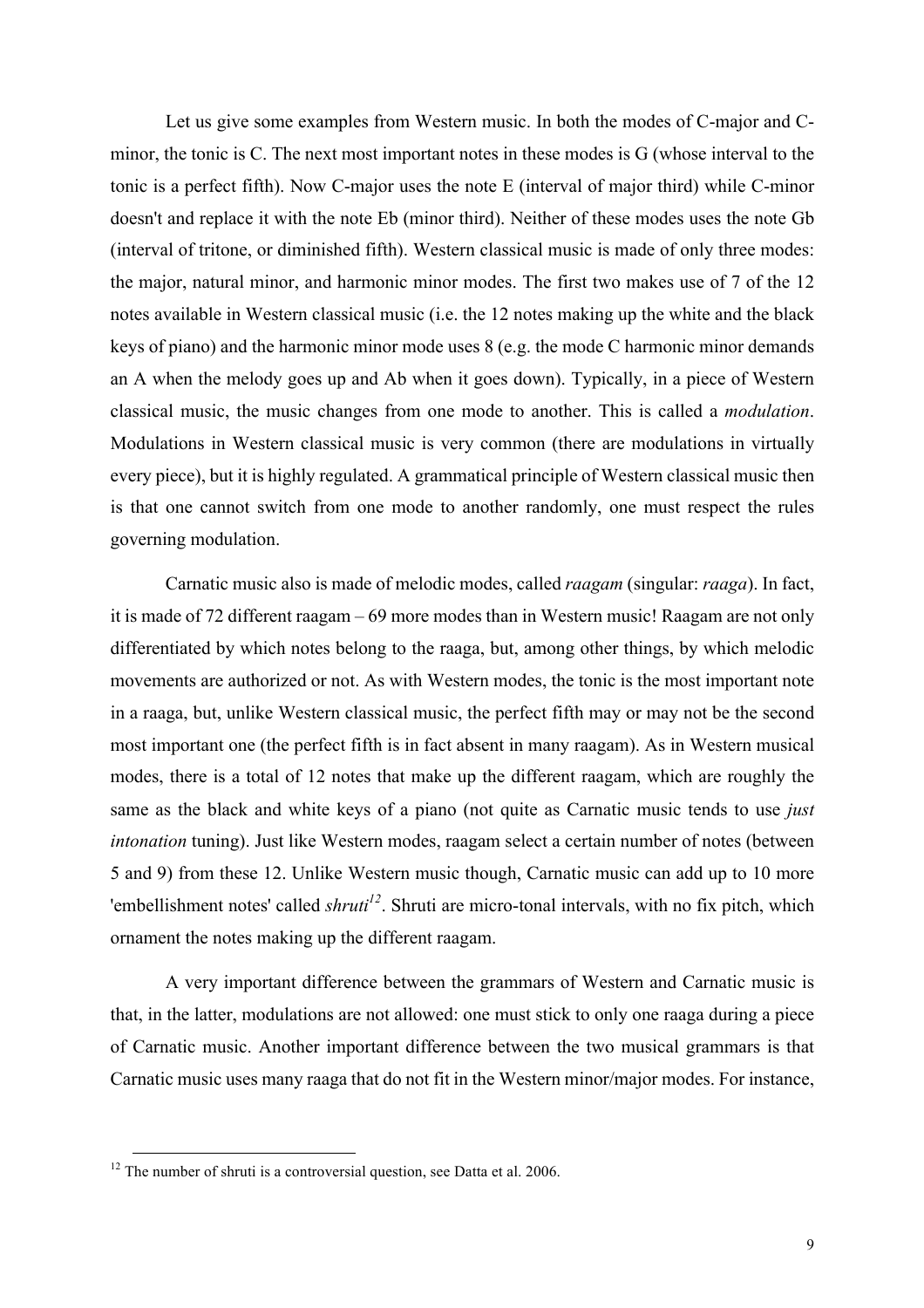the raaga called Bhairavi uses the equivalents to C, Db, Eb, F#, G, Ab, and Bb, a mode which sounds very foreign to our ear.

These two grammatical differences are the main ones on which I and K.G. Vijayakrishnan have based the stimuli in the part of the experiment described in section 2.4. below.

#### **2.3. General procedure**

Participants (n=78) have been recruited according to their familiarity with the two musical idioms. They either come from India (n=38), or from Europe (n=40). 55 considered themselves music practitioners, that is either amateur musicians, semi-professional musicians, or professional musicians. 24 considered themselves non-musicians or music lover nonmusicians. 48 were females and 31 males. In India, participants were recruited at the University of Chennai (in classes of Carnatic music and of journalism). In Switzerland, they, for the most part, were students of the *Haute Ecole de Musique de Genève* or of the University of Lausanne and EPFL $^{13}$ .

Participants sat together in a room and were asked to fill out a paper questionnaire while listening to musical stimuli through loudspeakers. The questionnaire also included a survey on general background information, musical education, and on participants' listening habits with respect to classical and non-classical Western music, Carnatic and Indian music in general. After the survey, the experiment came in three parts. For lack of space, the first part of the experiment, on felt emotions, cannot be presented here.<sup>14</sup>

#### **2.4. First Hypothesis: familiarity and the perception of melodic and rhythmic structures**

In this part, our aim was to test how participant's familiarity with the two musical idioms affects their perception of musical structures. The musical structures in question were designed to either fit in or to not fit in the grammar of the two musical idioms.

<sup>&</sup>lt;sup>13</sup> It should already be noted though that, because Western music has been increasingly present in South India through mass-media and cultural globalization, especially in urban environments such as that of Chennai, there should be an asymmetry between Western and South Indian subjects. Even if it is mostly Western *popular* musics rather than Western classical music that has spread to India, we can expect an asymmetry as Western popular music has widely borrowed its harmonies, melodies, and rhythms from Western classical music.

 $14$  It will be presented in Bonard, Vijayakrishnan, and Grandjean (in preparation).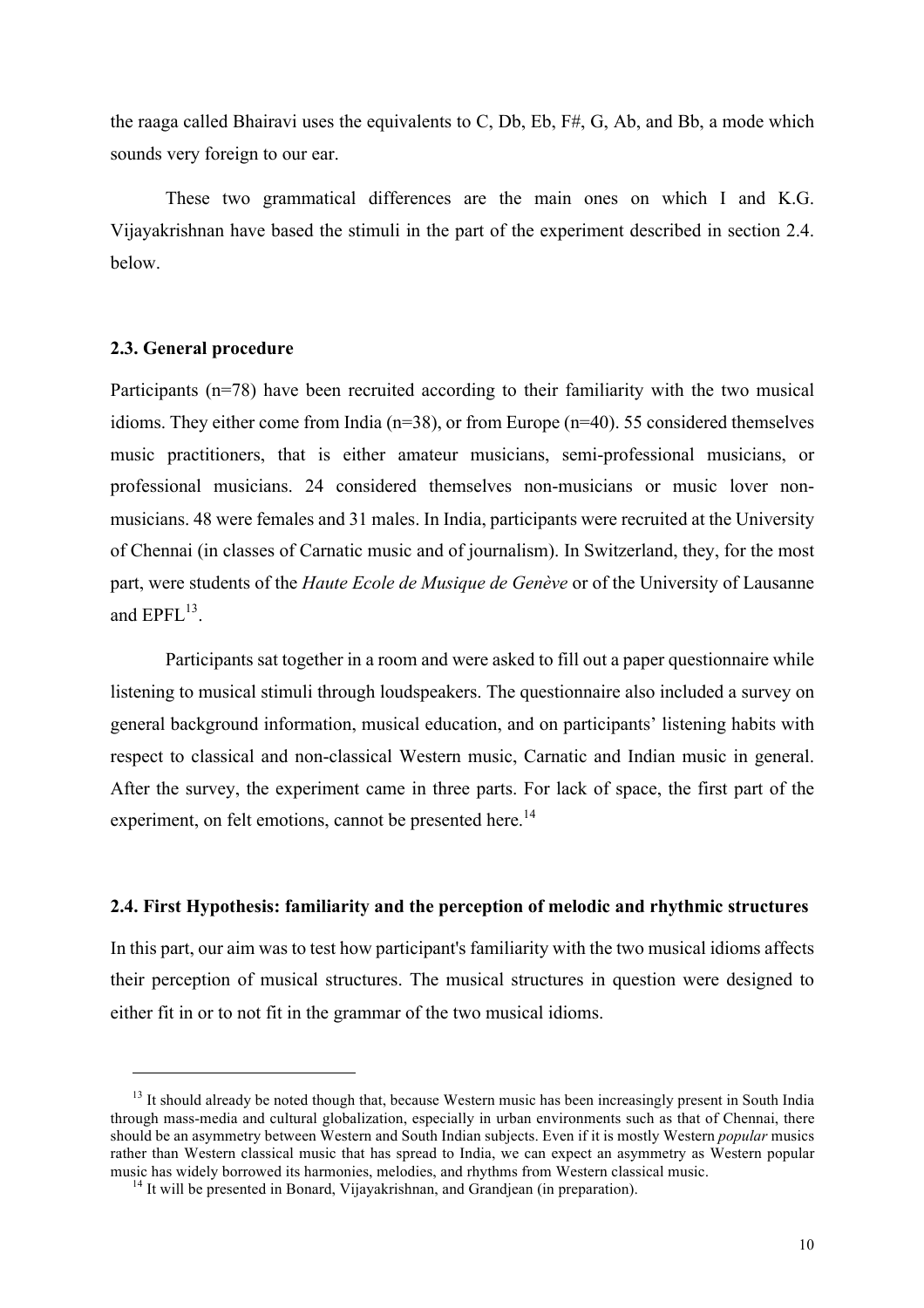The rationale for this part is the following: It is known that, for Western subjects, atonal melodies are more difficult to encode/memorize/perceive/compute compared to tonal ones (Dowling et al. 1995, Schulze et al. 2012, Law and Zentner 2012). The musicalanguage explanation for this phenomenon is the following: in both music and language, we have more difficulty computing utterances that are ungrammatical in idioms with which we are familiar, and atonal melodies do not respect the syntax of Western tonal music, the idiom with Westerners are most familiar. This is why they find atonal melodies harder to recognize.

To test this hypothesis as applied to Carnatic vs. Western classical music, K.G. Vijayakrishnan and I have designed stimuli that were supposed to either fit in or not to fit in the grammar of the two musical idioms. I then tested how well participants were able to perceive them accurately.

To do so, I used the PROMS (PRofile of Musical Skills) framework. PROMS is a test to measure musical perception skills (Law and Zentner 2012). The paradigm is the following: subjects are presented (twice) with a first musical stimulus (ca. 2-3 seconds long), called the *reference stimulus*, before being presented with a second stimulus, called the *comparison stimulus*. The comparison stimulus is either the same as the first, or slightly different (e.g. one note of a melody is one tone lower). Participants' task is to judge whether they perceive the reference and the comparison stimuli to be the same, different, or whether they don't know, as illustrated in Figure 10.3 below.



#### **Figure 10.3. The PROMS framework.**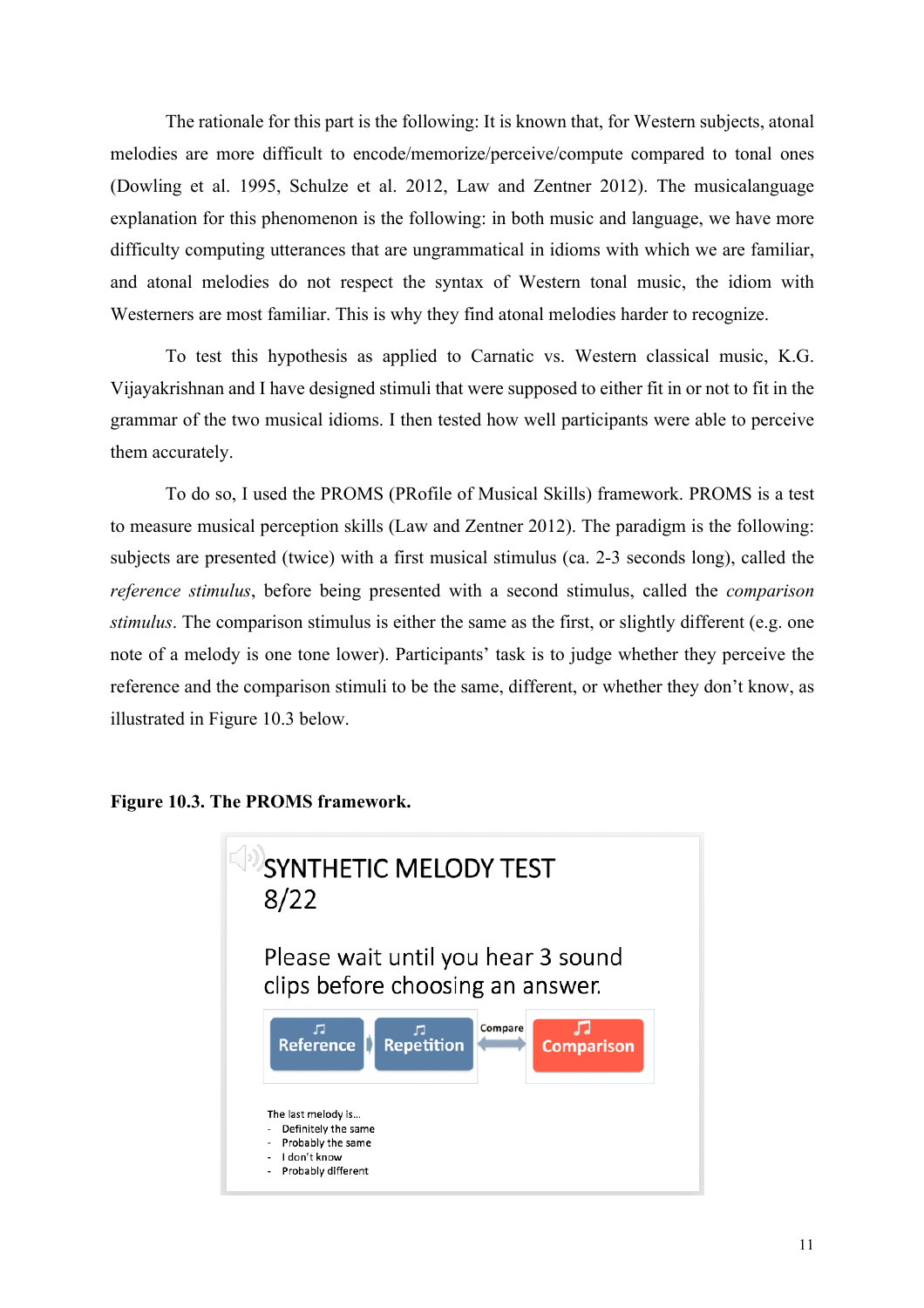Participants had to answer 50 trials: 10 with rhythms and 40 with melodies. For half of these 50 trials, the comparison stimulus were the same as the reference stimulus, while there was a change in the comparison stimulus for the other half. The 10 rhythmic trials and 10 of the 40 melodic trials were borrowed from the mini-PROMS (Kunert et al. 2016) and were used as control. They won't be described here. I will now describe the 30 stimuli that were specifically designed for the present study. All of them were designed to either respect or not the grammars of Western and Carnatic music. They break down into two main categories:

(i) 12 stimuli were created with a computer sound, the same as in PROMS and mini-PROMS: the "harpsichord" timbre from Logic Pro. This sound has been selected because it is clear, distinct, and relatively neutral, i.e., less familiar to most listeners compared to the sounds of other instruments (Law and Zentner 2012: 4). These 12 stimuli were composed of monophonic melodies with constant rhythms (10-18 eighth notes), as in Figure 10.4 below. 3 of these 12 trials were designed to only be grammatical in Carnatic music: they were based on raagam (grammatical in Carnatic music) that do not fit in the Western major/minor modes (ungrammatical in Western classical music). 3 of these 12 trials were based on raagam chosen so that they, by contrast, fit in the Western major/minor modes (grammatical in both Western and Carnatic music). These 3 stimuli were thus supposed to be as neutral as Logic Pro "harpsichord" melodies can be with respect to the two musical cultures<sup>15</sup>. 3 of these 12 trials trials were constituted of modulations (harmonic sequences) and designed to respect Western musical grammar, but not Carnatic musical grammar: as said above (section 2.2.), modulations are considered ungrammatical in Carnatic music (Vijayakrishnan, 2007: 71), but are common in Western classical music. Finally, 3 of these 12 trials trials were designed to respect neither Western nor Carnatic systems: they were constituted of completely atonal melodies, not fitting in any raaga or Western mode.

<sup>&</sup>lt;sup>15</sup> Which, of course, is not completely neutral: Logic Pro has been designed for Western music and its sounds are thus biased (e.g. they use equal temperament tuning, they don't allow for shrutis, notes' are attacked staccato, etc.) Still: Indian music students often use Western keyboards to learn music and so the biased might not be so strong.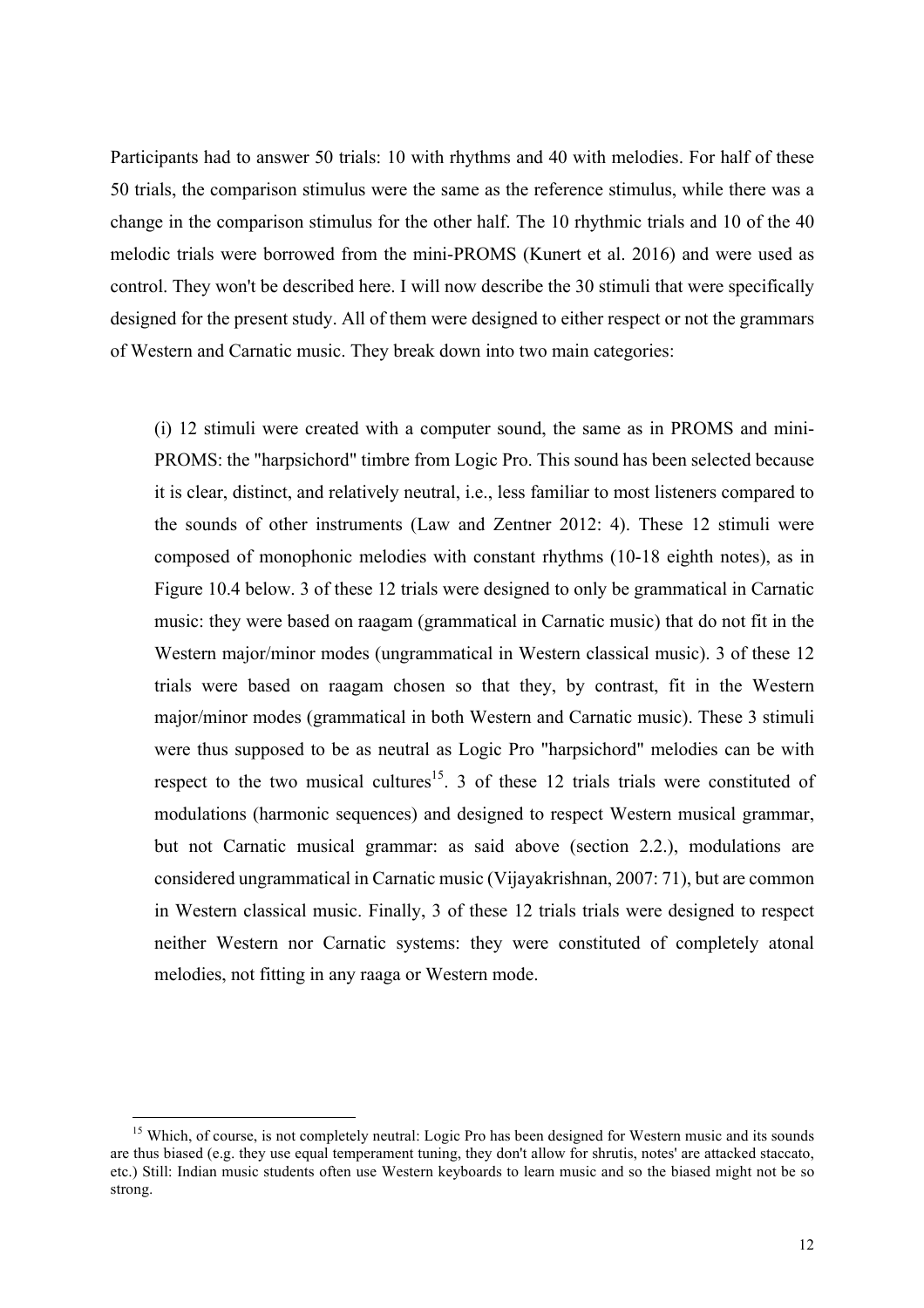**Figure 10.4. Examples of melodic stimuli.** These figures show the transcription of the stimuli of two trials where reference and comparison stimuli are different. The difference in the bottom trial is harder to detect than in the top one because the melodic structure is atonal (differences are marked with a \*).





Reference stimulus Comparison stimulus

(ii) 18 stimuli were recordings of violin played either by a Western semi-professional violinist (Mathieu Orioli) or a Carnatic professional violinist (Lalitha Raghavan). Each of these 18 trials were were based on the 18 violin pieces used in the second part of our study (see below). Thus 9 were exctracted from the Western classical repertoire and 9 from traditional Carnatic playing. An example is given in Figure 10.5.

Figure 10.5. A reference and comparison stimulus selected from the Mozart extract (see below).



Comparison stimulus (different notes are marked with a \*)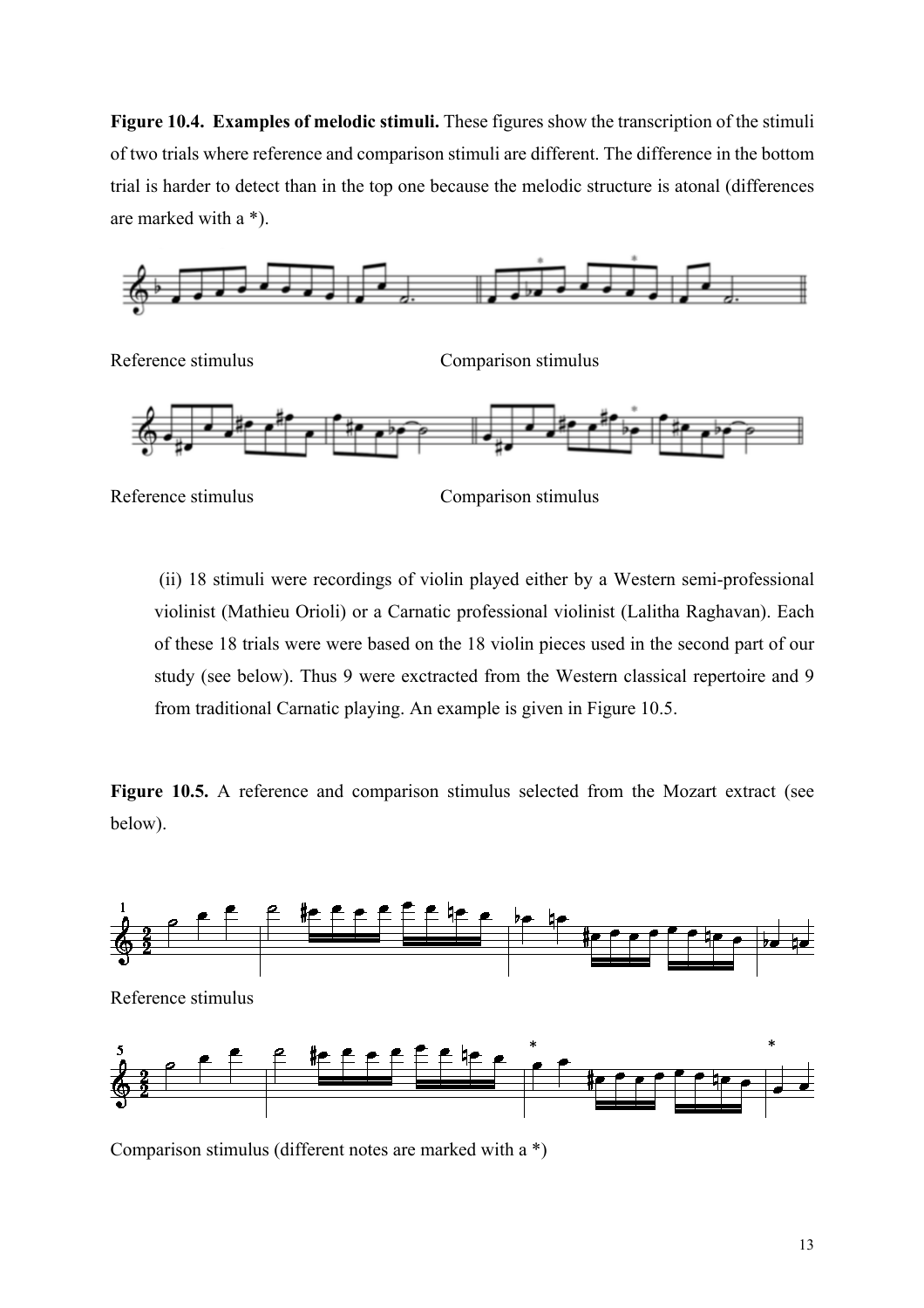We used both violin and computer-generated stimuli because each has its advantages and disadvantages. The main advantage for recorded violin is that they are more ecological: in Carnatic and Western music, the way instruments are played differ widely, even if it is the same instrument. This is an important part of what makes these music unique, and the way instruments are played is certainly part of their grammar (on a phonological or prosodic level). The main disadvantage is that it is hard to control for each of the parameters that vary between the comparison and reference stimuli. A violinist might attempt to play the same melody twice and, even though it would sound the same to his or her ears, a slight difference might persist. For the violin stimuli, participants were asked to judge whether *the notes* of the melody in the reference and comparison stimuli were the same or different, and to ignore any difference in rhythm, tuning, or interpretation. Still, human error brings in unknown variables. The main advantage of computer generated stimuli, on the other hand, is that we can control for each of the parameters that are modified in the comparison and reference stimuli. The main disadvantage is that these sounds are unnatural to both grammar, and especially to Carnatic music. This asymmetry is not surprising since Logic Pro is a computer program designed to reproduce Western music, which unfortunately is the case for any standard music computer program.

As explained above, our overall expectation for these 30 melody trials was the following: for someone who is more familiar with a given musical idiom, the melodic structures which are grammatical in this idiom will be easier to encode. Thus, we expected that Carnatic musicians would be better than Western musicians at identifying melodic trials that do not fit in the Western modes, but fit in Carnatic raagam, while Western musicians would be better than Carnatic musicians for the melodic trials that display modulations.

As data collection ended a few days before this chapter was submitted, the analyses presented here are only preliminary. We took participants' scores (reflecting their performance at the task consisting in determining whether the reference and comparison stimuli were the same) and looked at how they were impacted by the type of music (Western vs. Carnatic) and the demographic origin of participants (Switzerland vs. India). To this end, we conducted a 3 way ANOVA with scores as a dependent variable and the three following factors: (i) whether the stimuli respected the rules of Western music, (ii) whether the stimuli respected the rules of Carnatic music, and (iii) the participants' demographic origin. We hypothesized that the first two factors would interact with the third, so that music that stimuli that respect Western or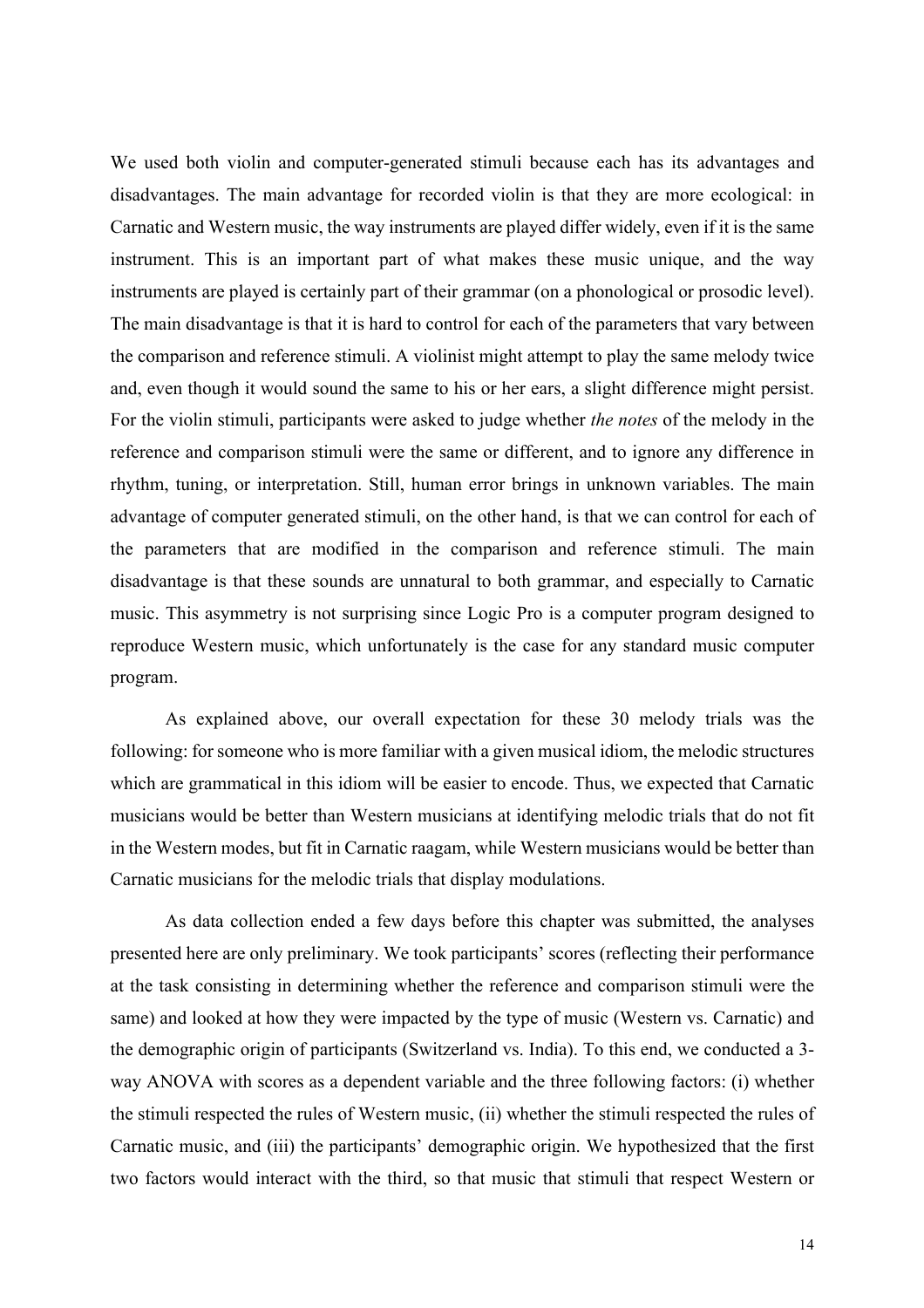Carnatic rules would yield higher scores, but that this effect would be greater for European participants in the case of Western music, and greater for Indian participants in the case of Carnatic music.

As predicted, we found an interaction effect between stimuli's respect of Western rules and participants' demographic origins:  $F(1,75) = 17.08$ ,  $p < 0.001$ . Music that respected Western norms were more easily recognized  $(F(1,75) = 126.82, p < .001$ , but the score increase was higher for European participants than for Indian participants (see Table 10.1). However, contrary to our prediction, we found no interaction between stimuli's respect of Carnatic rules and participants' demographic origins:  $F(1,75) = 0.81$ ,  $p = 0.37$ . Music that respected Carnatic rules was also more easily recognized  $(F(1,75) = 42.87, p \le .001)$ , but the extent of this facilitation did not differ between European and Indian participants. We venture that this asymmetry between Western and Carnatic stimuli might be due to three factors, which could have combined: (i) As said above the computer generated stimuli do not reflect Carnatic music as well as Western music, the Carnatic stimuli might thus have sound "foreign" even to familiar Carnatic listeners. Less foreign than the atonal stimuli, but as much as the Western ones. (ii) Concerning the violin stimuli, the human error variable discussed above might have been greater in the Carnatic stimuli, making them unfit to measure participant's familiarity to Carnatic music. (iii) Concerning the violin stimuli again, since Carnatic music is not a fully written music, it is more ambiguous than in Western music whether *the notes* of two melodies played on an instrument are the same or not, both for musicians and for listeners. This might have been a source of confusion, especially for the Indian musician participants. In Western music, the notes of two melodies are different if and only if they wouldn't be written with the same symbols on a score. Carnatic music uses no score and the concept of a note in this tradition is not as agreed upon as in Western classical music. For instance, there is an ongoing debate as to how many shruti, or embellishment notes, there are (see Datta et al 2006 and section 2.2. above).

In any case, for both Indian and Western populations, the Western and atonal stimuli confirmed the expectation that it would be easier for someone who is more familiar with a given musical idiom to encode the melodic structures which are grammatical in this idiom, a result which makes a lot of sense from the musicalanguage hypothesis.

**Table 10.1. Results for the first part of the study (participants' scores to the recognition task, in function of the type of music and participants' demographic origin).**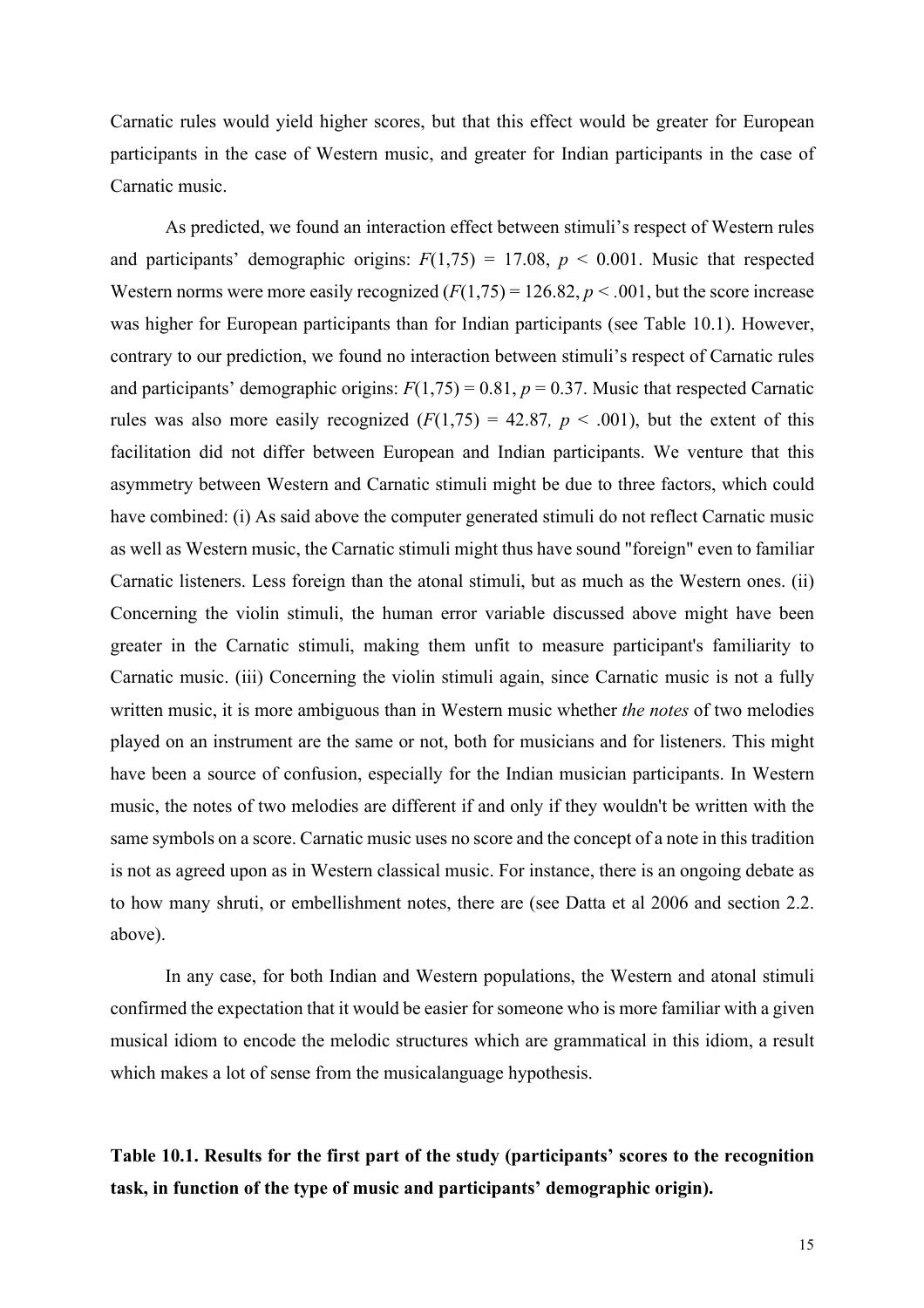|               | <b>Western rules</b> |              | <b>Carnatic rules</b> |              |
|---------------|----------------------|--------------|-----------------------|--------------|
|               | European part.       | Indian part. | European part.        | Indian part. |
| Respected     | 1.14(0.66)           | 0.49(0.72)   | 0.84(0.84)            | 0.42(0.74)   |
| Not respected | 0.10(0.53)           | 0.14(0.57)   | 0.40(0.67)            | 0.08(0.60)   |

#### **2.5. Second Hypothesis: familiarity and judgment of emotions expressed by music**

In the second part of the experiment, participants were presented with 18 extracts of pieces for solo violin of one minute each. Their task was to rate continually, while the music was playing, how much they thought the music expressed a given affective dimension (see Tables 10.2 and 10.3 below for the affective dimensions in question, more on this later). They did so for each of the twelve 5-second slots of the one-minute pieces. This real-time methodology was a pen and paper adaptation of the 'dynamic judgment' framework developed in Torres-Eliard et al. (forthcoming). This dynamic method allows for the investigation of the attribution of emotional characteristics to music in a very precise manner. Hence, through the judgment of competent listeners, this allows for a detailed investigation of what I called above the affective meaning of music.

The 9 target affective dimensions are the ones composing the Geneva Emotional Music Scale (GEMS) developed by Zentner, Scherer, and Grandjean (2008). These 9 dimensions have been selected through an elaborate empirical process whose goal was to select, from an initial list of about 400 items, the terms which best reflect the affects most frequently expressed and evoked by music. I used the GEMS model as it currently represents the most effective attempt to study affective dimensions related to music (Torres-Eliard et al. forthcoming).

For this second part of the study, the stimuli consisted in extracts from the Carnatic and Western classical music traditions played on a solo violin. The Western classical music extracts were played by renown violinist René Capuçon. The Carnatic music extracts were played by professional violinist Lalitha Raghavan. I chose to use a solo instrument because accompaniment in Western and Carnatic are too dissimilar. The violin was the obvious choice as it is an instrument that belongs to the core of both these musical traditions. Recorded extracts of professional musicians playing solo violin thus constituted a culturally neutral, sufficiently expressive, and musically ecological medium.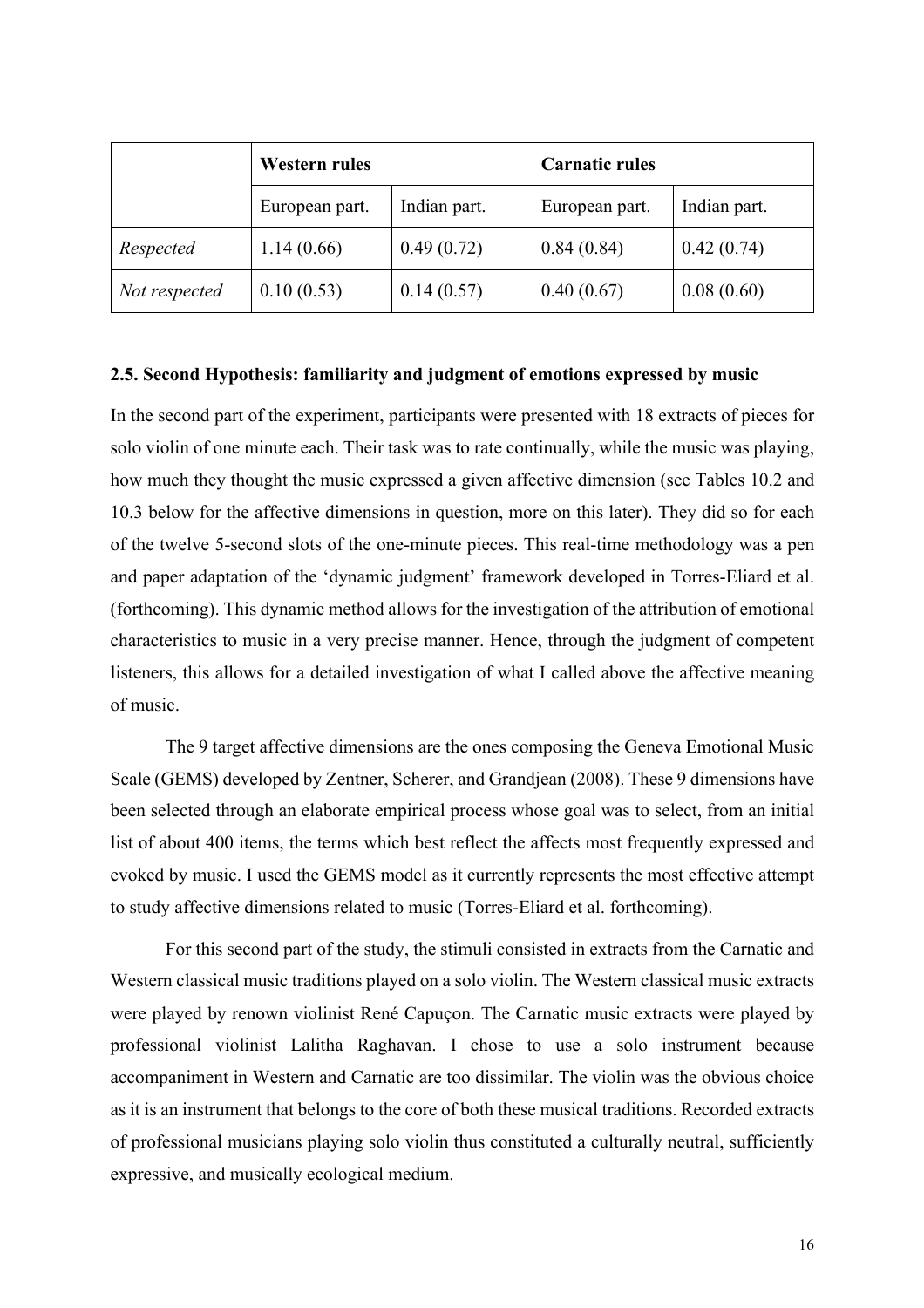Apart from these criteria, these extracts were selected because of their expressive qualities. Each of the 9 Western extracts and each of the 9 Carnatic extracts target one of the 9 affective dimensions of the GEMS (see Tables 1 and 2 below). The 9 Western classical music extracts had already been selected to target the 9 GEMS dimensions in a previous study in which their capacity to evoke the targeted affective dimensions was confirmed (Labbé and Grandjean 2014). I used the same recordings.

**Table 10.2.** Western classical music pieces used in this study and the GEMS affective dimension they target.

| Piece (first 1 min. of each)                                 | <b>Target GEMS Dimension</b>       |
|--------------------------------------------------------------|------------------------------------|
| Bach, Partita no. 2 in D minor, BWV 1004, I.                 | Nostalgic, sentimental             |
| Beethoven, Violin concerto in D major, Op. 61, II.           | Relaxed, peaceful                  |
| Franck, Sonata for piano & violin in A major, FWV<br>8, II.  | Melancholic, sad                   |
| Glück, "Melody" from Orpheus & Eurydice                      | Full of tenderness,<br>warmhearted |
| Massenet, "Méditation" from Thaïs                            | Moved, touched                     |
| Mendelssohn, Violin concerto no. 2 in E minor, Op.<br>64, I. | Tense, uneasy                      |
| Mozart, Violin concerto no. 3 in G major, K. 216, I.         | Joyful, lively                     |
| Schumann, Violin concerto in D minor, Op.<br>Posth., I.      | Powerful, strong                   |
| Sibelius Violin concerto in D minor, Op. 47, I.              | Filled with wonder, amazed         |

The 9 Carnatic music extracts were selected and designed by K.G. Vijayakrishnan and Lalitha Raghavan. Representative of Carnatic music practice, these extracts were either improvisations based on previous compositions or free improvisations (aalaapanai and/or taanam). Like the Western stimuli, each of them targeted one of the 9 GEMS dimensions.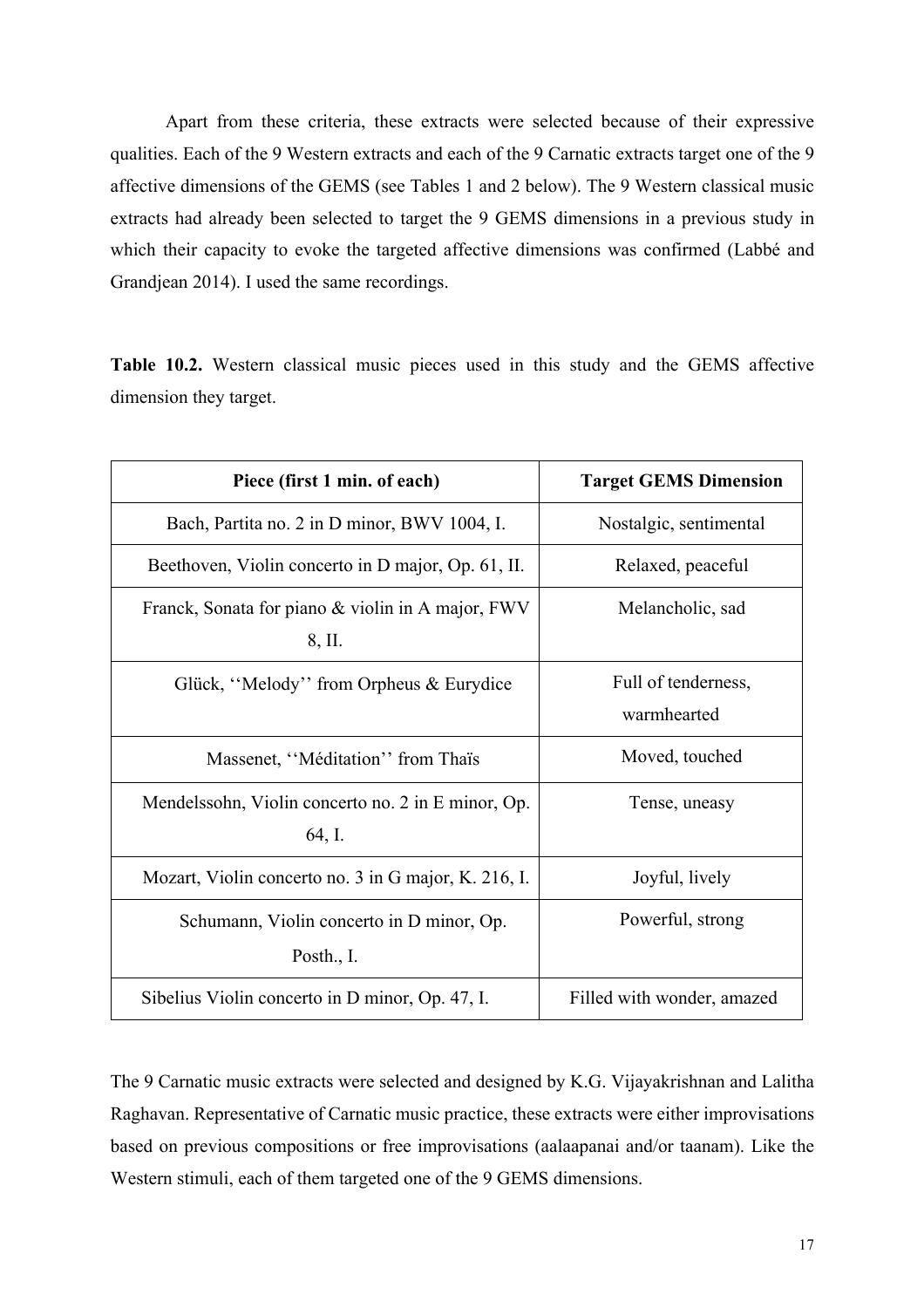**Table 10.3. Carnatic music pieces used in this study and their targeted GEMS affective dimension.**

| Type of composition and/or improvisation                                                                | Raagam        | <b>Target GEMS</b><br><b>Dimension</b> |
|---------------------------------------------------------------------------------------------------------|---------------|----------------------------------------|
| The čaraNam of Tanjai Naalvar's<br>composition 'Amba Niilaambari' rendered<br>as semi-free variation    | Niilaambari   | Nostalgic,<br>sentimental              |
| A mix of aalaapanai and taanam                                                                          | Reevagupti    | Relaxed, peaceful                      |
| Aalaapanai                                                                                              | Nadanamakriya | Melancholic, sad                       |
| A free rendering of the swara-saahityam of<br>Subbaraya Shastri composition 'Eemaninne'                 | Mukhaari      | Full of tenderness,<br>warmhearted     |
| The 'Anupallavi' of Maayamma/Shyama<br>Shastri composition rendered as a free,<br>arrhythmic variation. | Aahiri        | Moved, touched                         |
| Free rendering of a part of the Tillaanaa<br>composed by Lalgudi Jayaraman                              | Tilang        | Tense, uneasy                          |
| A mix of aalaapanai and taanam                                                                          | Moohanam      | Joyful, lively                         |
| A mix of taanam and aalaapanai                                                                          | AThaaNaa      | Powerful, strong                       |
| The chittaswaram of the Tygaraja composition<br>'Nenarunci naanu'                                       | MaaLavi       | Filled with<br>wonder, amazed          |

Our general expectation for this section were the following: Western musicians will be better at recognizing what affective dimensions are expressed in the Western extracts and Indian participants will be better at recognizing what affective dimensions are expressed in the Carnatic extracts. From the musicalanguage hypothesis perspective, the idea here is that participants more familiar with a given idiom will better understand what the musical utterances in this idiom are meant to express, better at understanding the musical affective meaning.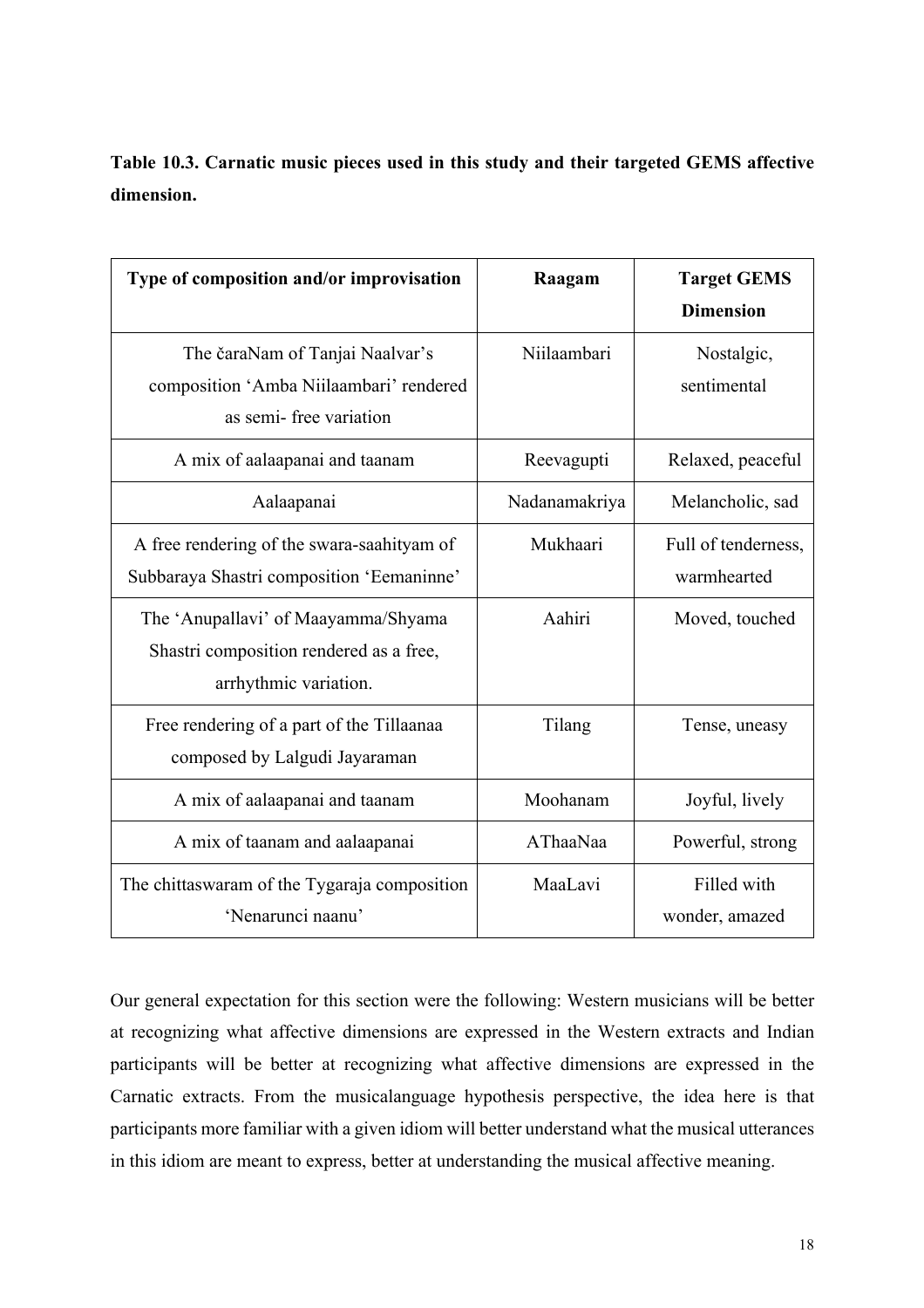Quantitatively, given the available data, this translates in several ways. We will just concentrate on the most straightforward analysis, without taking into account differences between the 9 GEMS dimensions, or the time-curves resulting from the 5-second slots dynamic judgments. These further analyses will be available in Bonard et al (forthcoming).

The hypothesis examined here was that Western participants would judge Western music as more expressive than Carnatic music and vice versa. To test for this hypothesis, we ran a 2-way ANOVA with participants' expressiveness judgments as a dependent variable and two factors: (i) the type of music (Western vs. Carnatic), and (ii) the participants' demographic origin (European vs. Indian).

We indeed observed an interaction effect: European participants judged Western music as more expressive than Indian participants, while Indian participants judged Carnatic music more expressive than European participants:  $F(1,73) = 3.84$ ,  $p < .001$ . (see Table 10.4.)

**Table 10.4. Results for the second part of the study (participants' expressiveness scores in function of type of music and participants' demographic origin).**

|                       | Western music | Carnatic music |
|-----------------------|---------------|----------------|
| European participants | 3.38(0.51)    | 3.10(0.58)     |
| Indian participants   | 2.80(0.69)    | 3.16(0.68)     |

# **2.6. Further question: do you need to have learned the musical grammar of an idiom in order to understand its musical meaning?**

In the previous sections, we have seen that familiarity with a certain kind of music (i) can improve one's understanding of its grammar, and (ii) can improve one's perception of expressiveness. In light of these results, my overall hypothesis is that differences in the perception of affective expression – that is, differences in understanding musical meaning – might be partially explained by different levels of grammatical mastery. Just as with linguistic idioms, and despite the fact that music lacks vocabulary, a mastery of the idiom's grammar would ground the ability to understand and express meaning. This is tantamount to saying that, as Westerners, we understand our classical music better than Carnatic music because we have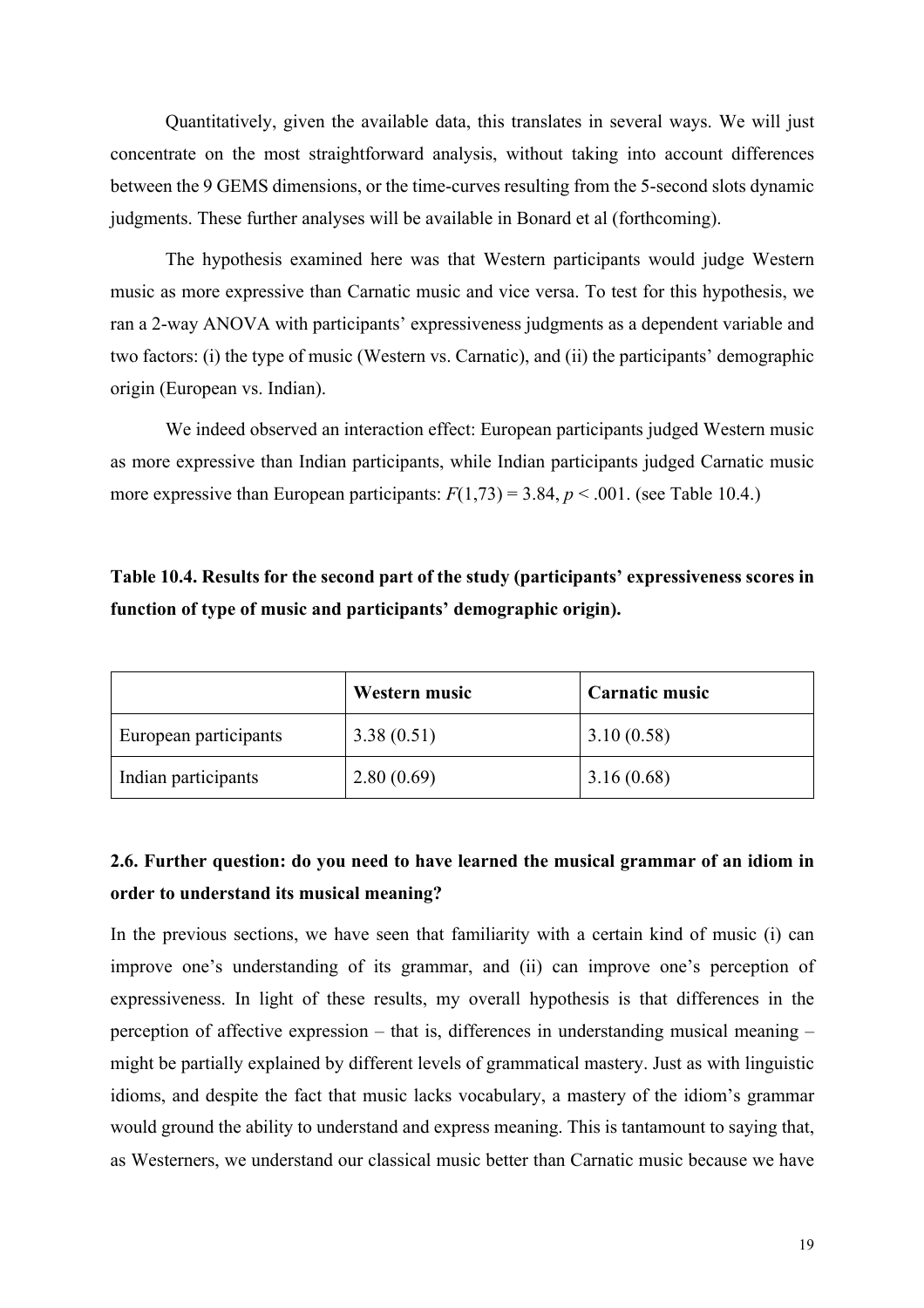a poorer grammatical knowledge of Carnatic music, it being a foreign musical idiom. If this hypothesis is correct, it would in turn explain some cultural asymmetries in musical tastes and aesthetics, why people tend to better understand the values of musical idioms with which they are more familiar. Perhaps even why someone who has not grown up listening to rap music might find it difficult to understand what is interesting about it, musically speaking, compared with someone for whom rap is like a musical mother tongue. Further empirical studies are needed to explore these more general and exciting hypotheses.

## 3. General conclusion

In this chapter, I have briefly introduced the notion of musical grammar and its relation to meaning in music. I have situated those concepts in a theoretical framework emphasizing the similarities between music and language and highlighting the fact that they have an important overlap of cognitive properties. I have then presented the musicalanguage hypothesis, which states that music makes use of cognitive mechanisms traditionally ascribed to linguistic phonetics, phonology, prosody, semantics, syntax, and pragmatics.

Within this framework, I have described an empirical study that I am conducting between two musical idioms: Western and South Indian classical music. This study focuses on their grammatical differences. I have shown that it is possible to formulate testable hypotheses about musical grammar and musical meaning by testing perception of musical structures and affective expressions in populations with different levels of mastery for the two musical idioms.

The full results of this study are not yet available, and I have been only able to present preliminary analyses of our findings. However, irrespective of whether the hypotheses given above are falsified or corroborated, they should be of interest to music researchers, especially because of this study's cross-cultural take, an area of research where empirical data is crucially lacking, but which bears on important issues in the aesthetics of music.

Regardless of the empirical results that this study will yield, I hope to have been convincing in arguing that the similarities between language and music should be taken seriously. Combining insights from Romantic philosophers and cognitive scientists is a promising research program in aesthetics and allows a fresh look at old philosophical problems from an experimental perspective.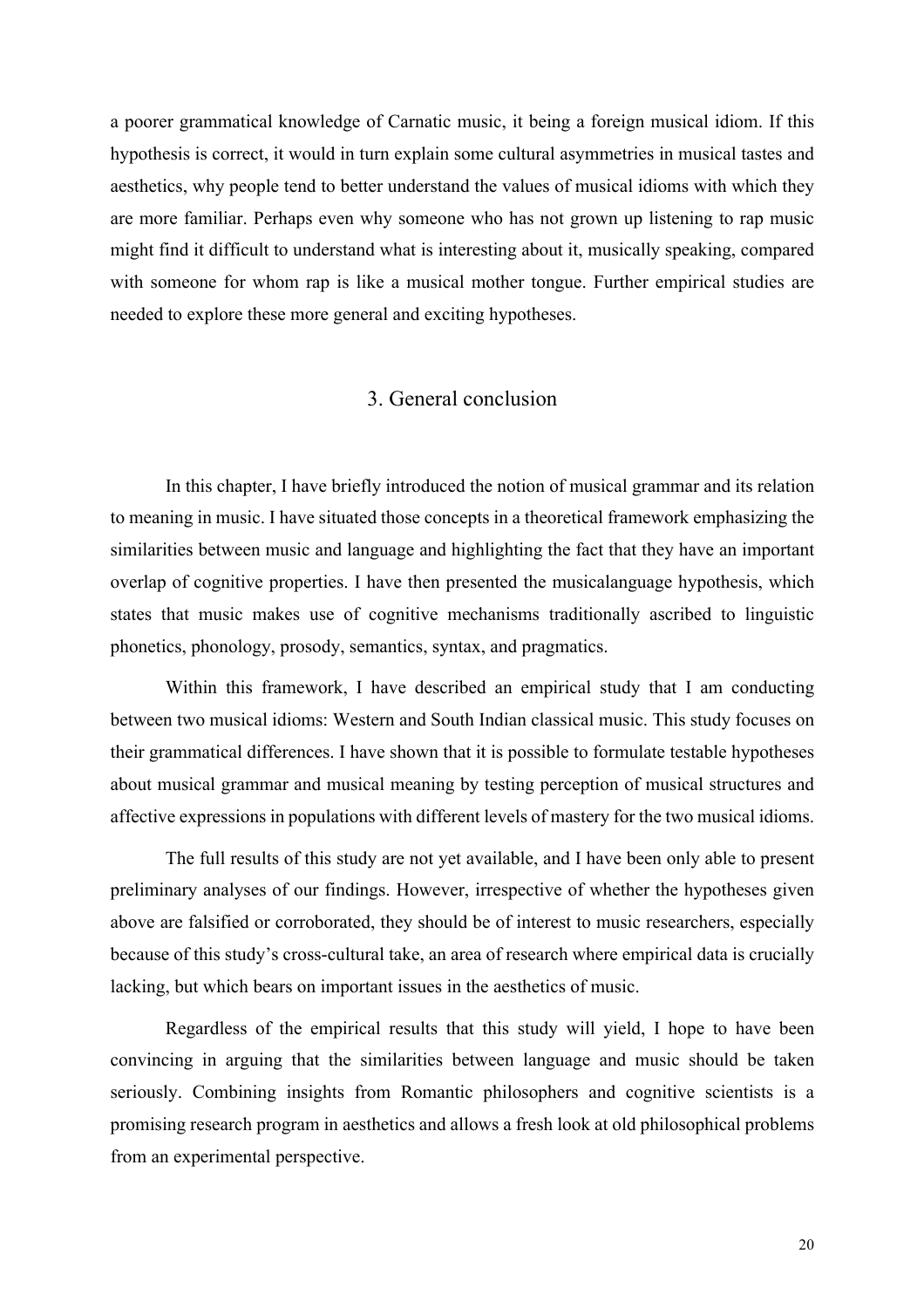### References

- Bonard, C., Grandjean, D., and Vijayakrishnan, K.G. (*in preparation*). "Do you need a musical grammar to understand musical meaning? Measuring the perception of melodies and emotions expressed in Western and South Indian classical music by South Indians and Westerners" (Title subject to change).
- Brown, S., Martinez, M., and Parsons, L.. "Music and language side by side in the brain: a PET study of the generation of melodies and sentences." *European journal of neuroscience* 23.10 (2006): 2791-2803.
- Datta, A. K., Sengupta, R., Dey, N., & Nag, D. (2006). Experimental analysis of shrutis from performances in Hindustani music. *Scientific Research Department, ITC Sangeet Research Academy*.
- Davies, S. (2003). *Themes in the Philosophy of Music*. Oxford University Press, Oxford.
- Domardzki, M. (2007). *A Cognitive Critique of Generative Grammar.*  http://www.lingua.amu.edu.pl/Lingua\_17/lin-4.pdf
- Dowling, W.J., Kwak, S., Andrews, M.W. (1995). "The time course of recognition of novel melodies", *Attention Perception Psychophysics* 57: 136–149.
- Dummett, M. (1973). *Frege: Philosophy of Language.* Harper & Row, New York.
- Granroth-Wilding, M., & Steedman, M. (2014). A robust parser-interpreter for jazz chord sequences. *Journal of New Music Research*, *43*(4), 355-374.
- Grice, P. (1957). "Meaning", *Philosophical Review,* 66(3).
- Hauser, M. D., Chomsky, N. and Fitch, W. T. (2002). "The faculty of language: what is it, who has it and how did it evolve?", *Science,* 298, 1569-1579.
- Kania, A., "The Philosophy of Music", *The Stanford Encyclopedia of Philosophy* (Winter 2016 Edition), Edward N. Zalta (ed.), URL = <https://plato.stanford.edu/archives/win2016/entries/music/>.
- Katz, J. & Pesetsky, D. (2011). "The Identity Thesis for Language and Music", (online version: http://ling.auf.net/lingbuzz/000959).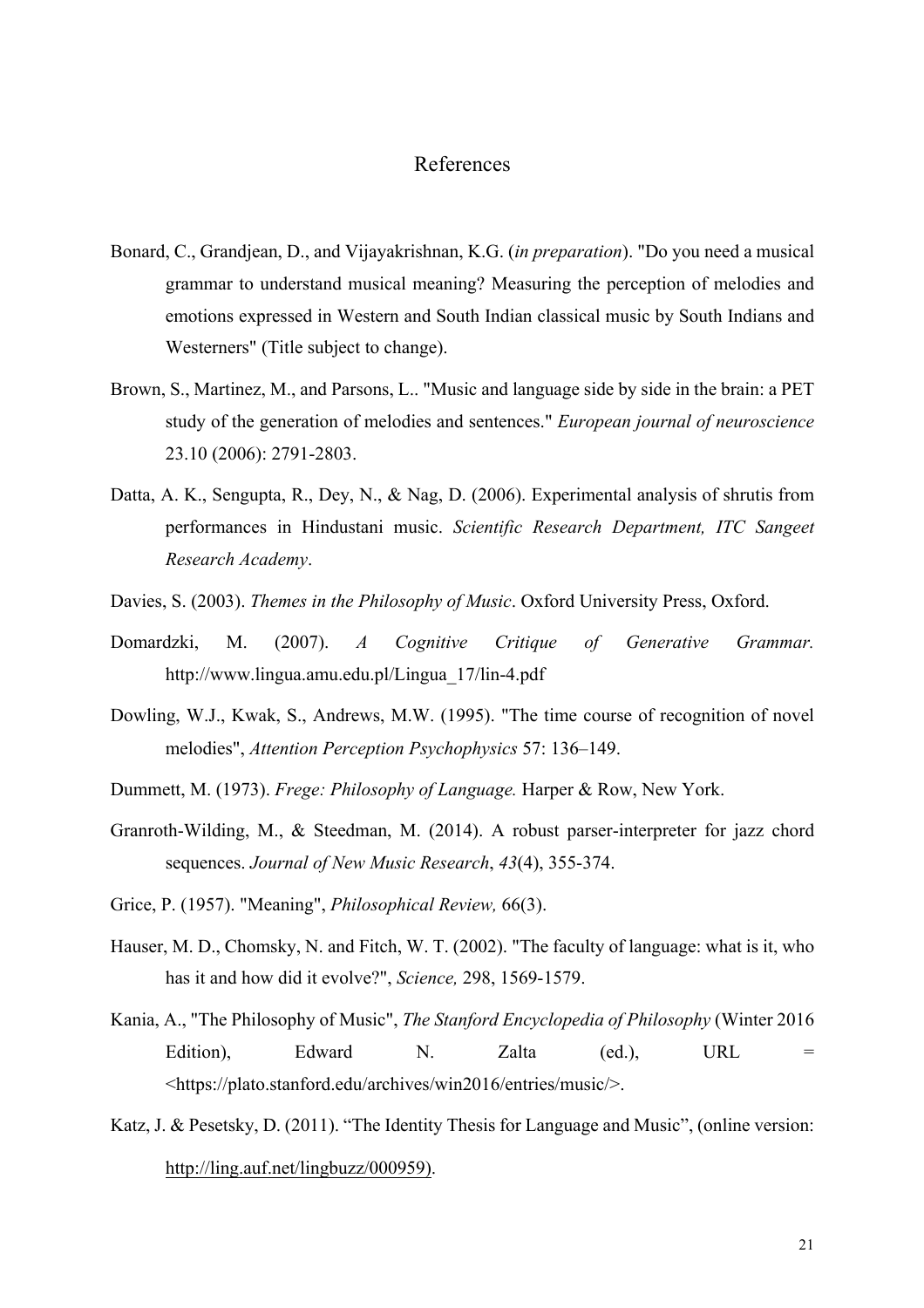- Koelsch, S., and Siebel, W. (2005). "Towards a neural basis of music perception." *Trends in cognitive sciences,* 9.12: 578-584.
- Kunert, R., Willems, R. M., Casasanto, D., Patel, A. D., & Hagoort, P. (2015). "Music and language syntax interact in Broca's area: an fMRI study". *PloS one*, *10*(11), e0141069.
- Kunert R., Willems R. M., Hagoort, P. (2016). "An Independent Psychometric Evaluation of the PROMS Measure of Music Perception Skills". *PLoS ONE 11*(7): e0159103.
- Labbé, C. and Grandjean, D. (2014). "Musical Emotions Predicted by Feelings of Entrainment". *Music Perception*, 32 (2), 170-185.
- Law, L. and Zentner, M. (2012). "Assessing musical abilities objectively: Construction and validation of the Profile of Music Perception Skills". *PloS ONE* 7(12): e52508.
- Lerdahl, F. (2001). *Tonal Pitch Space*, Oxford: Oxford University Press.
- Lerdahl, F. and Jackendoff, R. (1983). *A Generative Theory of Tonal Music.* MIT Press, Cambridge (USA).
- Levinson, J. (2011). *Music, Art, & Metaphysics*, Oxford University Press, Oxford.
- O'Grady, W., Dobrovolsky, M., Aronoff, M., Rees-Miller, J. (2017). *Contemporary Linguistics: An Introduction (Seventh Edition),* Bedford/St. Martin's, Boston/New York.
- Patel, A. (2010). *Music, Language, and the Brain.* Oxford University Press, Oxford.
- Raffman, D. (1993). *Music, Language, Mind.* MIT Press, Cambridge (MA, USA).
- Rebuschat, P. et al. (2012). *Language and music as cognitive systems*. Oxford University Press, Oxford.
- Rohrmeier, M., & Neuwirth, M. (2015). "Towards a Syntax of the Classical Cadence" in *What is a Cadence? Theoretical and Analytical Perspectives on Cadences in the Classical Repertoire* pages, pp. 285-336, Leuven University Press, Leuven.
- Rohrmeier, M., & Widdess, R. (2016). Incidental Learning of Melodic Structure of North Indian Music. *Cognitive Science*.
- Schlenker, P. (*forthcoming*) "Outline of Music Semantics". *Music Perception.* 35, 1: 3-37
- Schulze K, Dowling WJ, Tillmann B (2012) Working memory for tonal and atonal sequences during a forward and backward recognition task. Music Perception 29: 255–267.